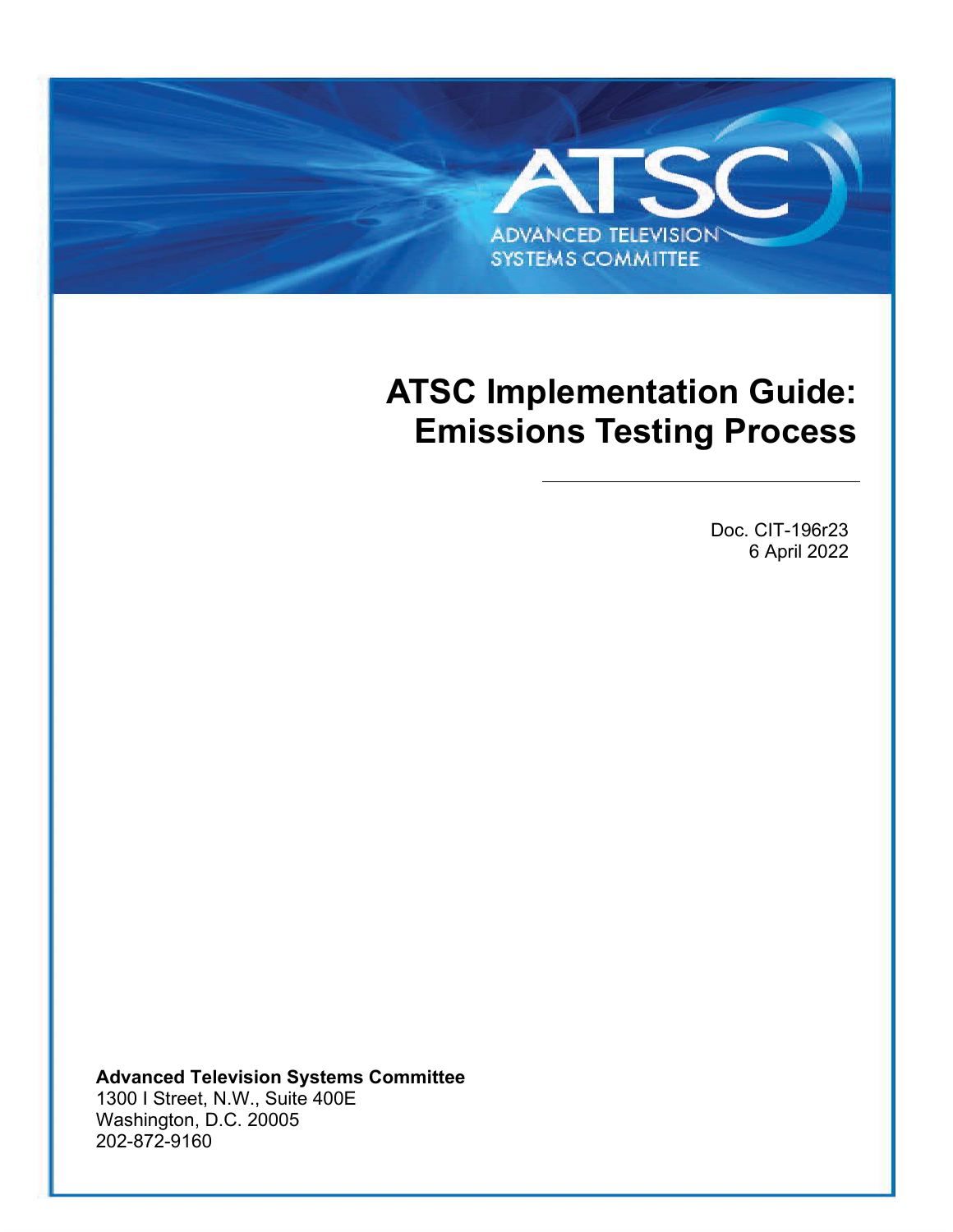The Advanced Television Systems Committee, Inc. is an international, non-profit organization developing voluntary standards and recommended practices for broadcast television and multimedia data distribution. ATSC member organizations represent the broadcast, professional equipment, motion picture, consumer electronics, computer, cable, satellite, and semiconductor industries. ATSC also develops implementation strategies and supports educational activities on ATSC standards. ATSC was formed in 1983 by the member organizations of the Joint Committee on Inter-society Coordination (JCIC): the Consumer Technology Association (CTA), the Institute of Electrical and Electronics Engineers (IEEE), the National Association of Broadcasters (NAB), the Internet & Television Association (NCTA), and the Society of Motion Picture and Television Engineers (SMPTE). For more information visit [www.atsc.org.](http://www.atsc.org/)

Implementers with feedback, comments, or potential bug reports relating to this document may contact ATSC at [https://www.atsc.org/feedback/.](https://www.atsc.org/feedback/)

#### **Revision History**

| Version                                                | <b>Date</b>   |
|--------------------------------------------------------|---------------|
| Draft approved by IT-3                                 | 6 April 2022  |
| Publication authorized by ATSC President / Board Chair | <b>Idatel</b> |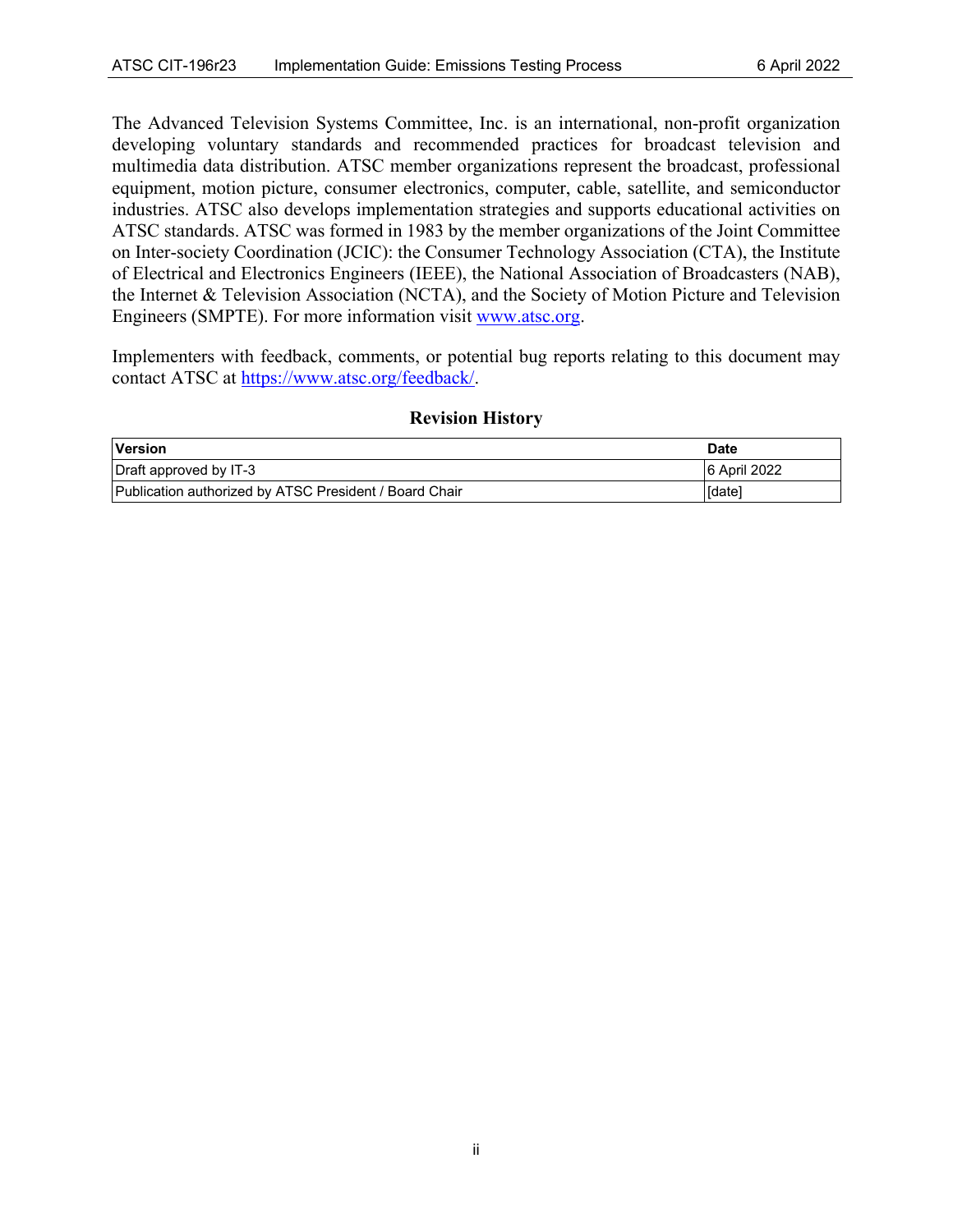### **Table of Contents**

| $\mathbf{1}$ .   |      |                                                      |              |
|------------------|------|------------------------------------------------------|--------------|
| 2.               |      |                                                      |              |
|                  | 2.1  | <b>Scope</b>                                         | $\mathbf{1}$ |
| 3.               |      |                                                      |              |
|                  | 3.1  | <b>Informative References</b>                        | 1            |
| 4.               |      |                                                      |              |
|                  | 4.1  | <b>Acronyms and Abbreviations</b>                    | 3            |
| 5.               |      |                                                      |              |
|                  | 5.1  | General                                              | 6            |
|                  | 5.2  | <b>Checklist 1 – PHY</b>                             | 7            |
|                  | 5.3  | <b>Checklist 2 - Signaling and Scheduling</b>        | 10           |
|                  | 5.4  | <b>Checklist 3 - Video</b>                           | 12           |
|                  | 5.5  | <b>Checklist 4 - Audio</b>                           | 13           |
|                  | 5.6  | <b>Checklist 5 – Captions</b>                        | 13           |
|                  | 5.7  | <b>Checklist 6 – Audio Watermark</b>                 | 14           |
|                  | 5.8  | <b>Checklist 7 – Video Watermark</b>                 | 15           |
|                  | 5.9  | <b>Watermark Recovery Process</b>                    | 16           |
|                  | 5.10 | <b>Checklist 8 – Security and Service Protection</b> | 17           |
| 6.               |      |                                                      |              |
|                  | 6.1  | General                                              | 17           |
|                  | 6.2  | <b>Stream Capture Points</b>                         | 17           |
|                  | 6.3  | <b>Test Formats and Equipment</b>                    | 19           |
|                  | 6.4  | <b>Stream Capture and Sharing Processes</b>          | 19           |
| $\overline{7}$ . |      |                                                      |              |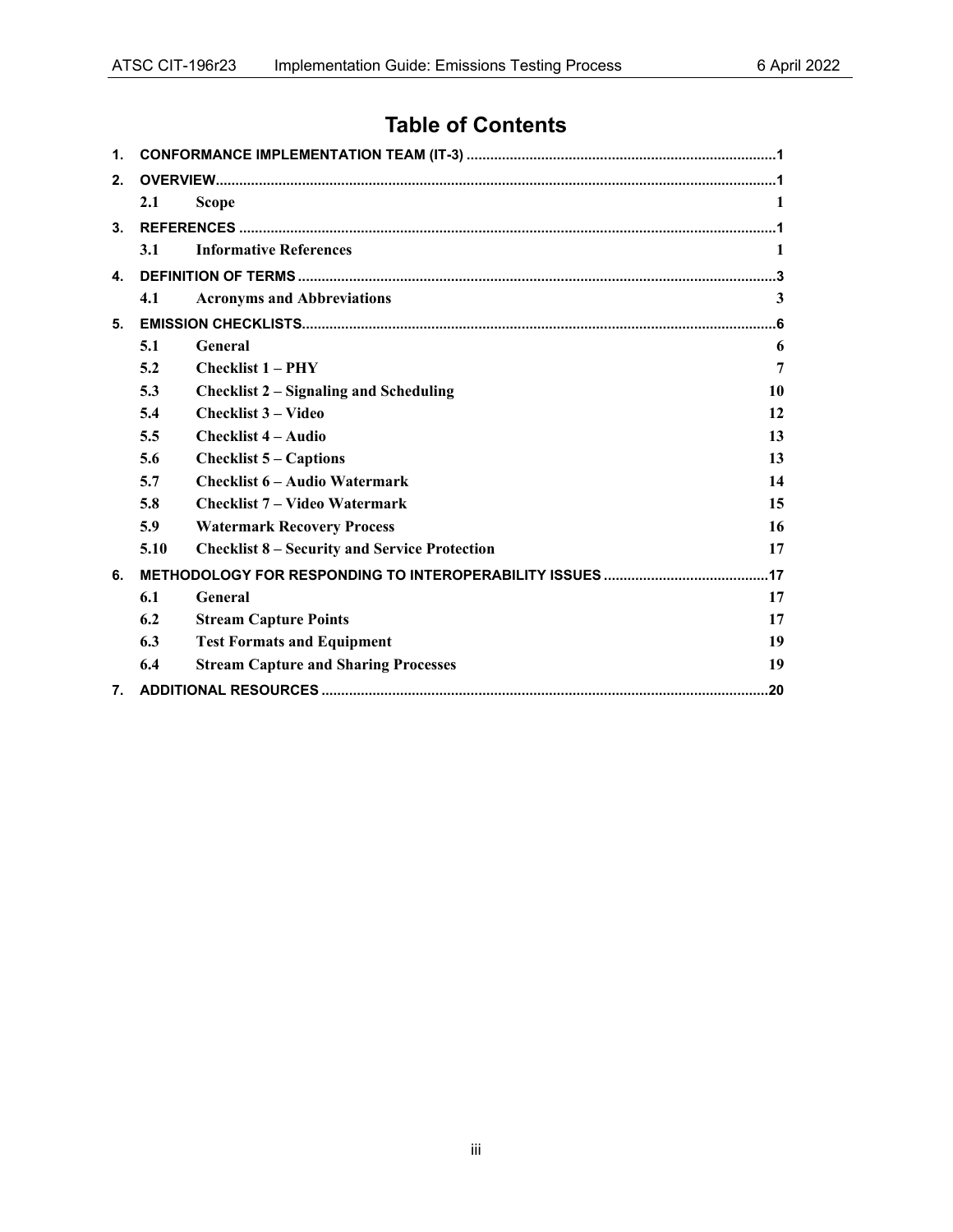## **Index of Figures and Tables**

| <b>Figure 5.1</b> ATSC 3.0 emissions system overview. |     |
|-------------------------------------------------------|-----|
| <b>Figure 6.1</b> ATSC 3.0 emissions capture points.  | 18. |
|                                                       |     |
| <b>Table 5.1 MPLP Configurations</b>                  |     |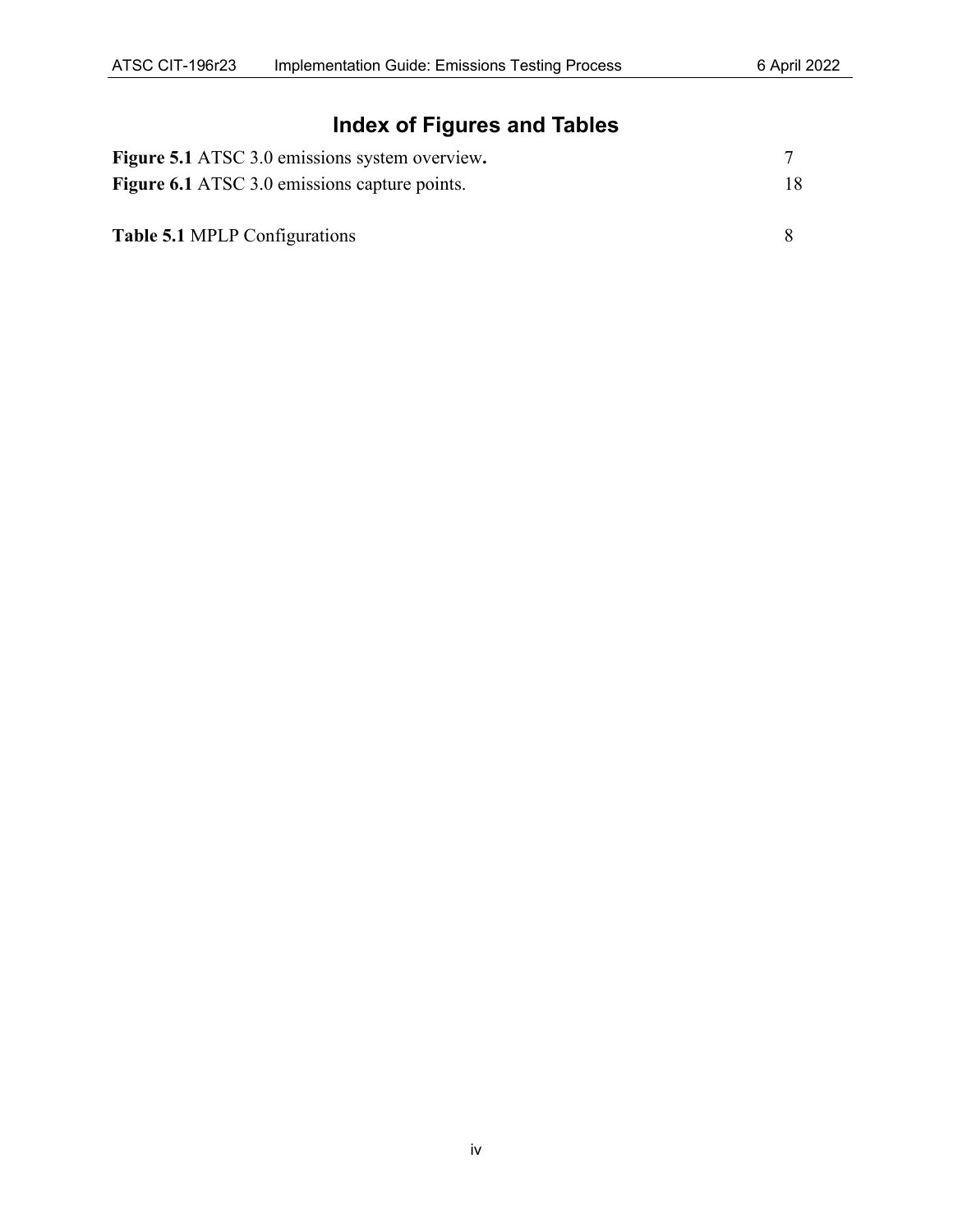#### **ATSC Implementation Guide: [Emissions Testing Process](#page-0-1)**

#### <span id="page-4-0"></span>**1. CONFORMANCE IMPLEMENTATION TEAM (IT-3)**

Conformance testing is a key factor in enabling the market introduction of systems and devices that are compliant to a new standard. This testing facilitates the introduction of high-quality systems and devices meeting the specification which drives the adoption and conformance of the standard. It is based on the existence of common test procedures, covering technology specifications and a key component to ensure interoperability among services and devices of different broadcasters and equipment vendors.

The ATSC Conformance Implementation Team (IT-3) provides a venue to scope and plan for formal and informal testing approaches for both emission and reception. The ATSC 3.0 IT-3 may address business, regulatory, and technical requirements for the successful roll-out of ATSC 3.0.

This Guide was authored by IT-3. It is not an ATSC Standard or Recommended Practice. As such, this Guide was not subject to the ATSC procedures that govern the development of ATSC Standards and Recommended Practices. However, the information contained herein represents the consensus agreement of the members of IT-3, which comprise a variety of stakeholders within the ATSC 3.0 ecosystem, including broadcasters, consumer electronics manufacturers, and equipment and technology vendors.

#### <span id="page-4-1"></span>**2. OVERVIEW**

#### <span id="page-4-2"></span>2.1 Scope

This document describes an Emissions Testing Process for ATSC 3.0 Broadcasts. The testing program includes two parts. First, there is a test checklist to ensure that the emission is functional, and second this document describes a methodology for quickly responding to interoperability issues with receivers.

The emissions checklist is intended as a tool to assist in launching a new station or deploying a new configuration. It is not intended for ensuring regulatory compliance or as an emissions conformance program, nor is it intended to require any specific feature set.

The methodology for quickly responding to interoperability issues with receivers is provided in order to help stations to capture streams and provide them for analysis by various third parties. This section includes points at which streams can be captured, test formats and equipment, and stream capture and sharing processes.

#### <span id="page-4-3"></span>**3. REFERENCES**

All referenced documents are subject to revision. Users of this guide are cautioned that newer editions might or might not be compatible. For the ATSC 3.0 family of Specifications, users are recommended to use the latest version of A/300 [\[1\]](#page-4-5) and all referenced specifications but should note the applicable version may differ for their own station set up.

#### <span id="page-4-4"></span>3.1 Informative References

The following documents contain information that may be helpful in applying this document.

<span id="page-4-5"></span>[1] ATSC: "ATSC Standard: ATSC 3.0 System," Doc. ATSC A/300:2022-04, Advanced Television Systems Committee, Washington, DC., 8 April 2022.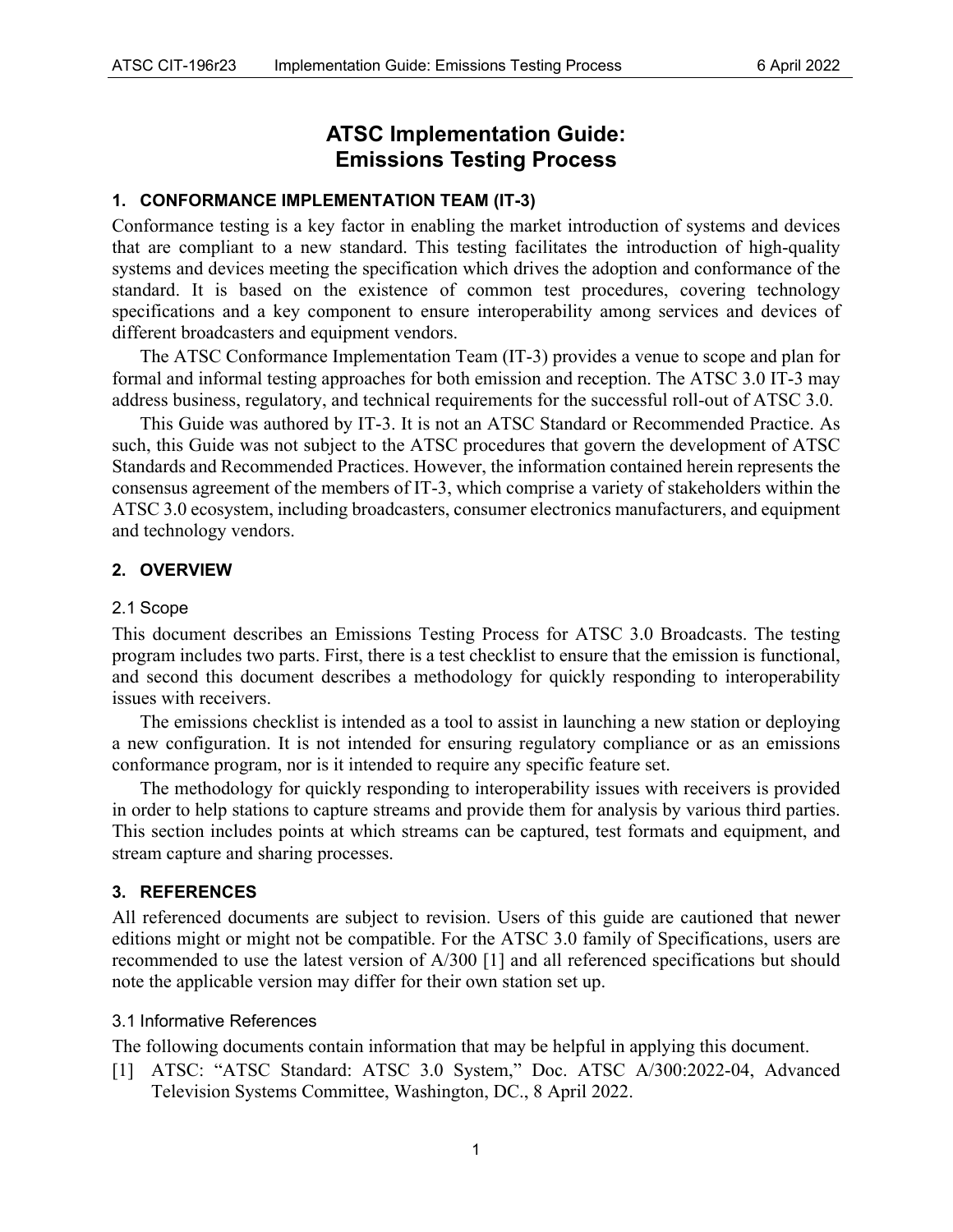- <span id="page-5-0"></span>[2] IEEE: "Use of the International Systems of Units (SI): The Modern Metric System," Doc. SI 10, Institute of Electrical and Electronics Engineers, New York, NY.
- <span id="page-5-1"></span>[3] ATSC: "ATSC Standard: Audio Watermark Emission," Doc, A/334:2022-03, Advanced Television Systems Committee, Washington, DC, 31 March 2022.
- <span id="page-5-2"></span>[4] ATSC: "ATSC Recommended Practice: Guidelines for the Physical Layer Protocol," Doc. A/327:2022-03, Advanced Television Systems Committee, Washington, DC, 31 March 2022.
- <span id="page-5-3"></span>[5] ATSC: "ATSC Recommended Practice: ATSC 3.0 PHY Lab Performance Test Plan," Doc. A/325:2022-03, Advanced Television Systems Committee, Washington, DC, 31 March 2022.
- <span id="page-5-4"></span>[6] ATSC: "ATSC Recommended Practice: ATSC 3.0 Field Test Plan," Doc. A/326:2022-03, Advanced Television Systems Committee, Washington, DC, 31 March 2022.
- <span id="page-5-5"></span>[7] CTA "Recommended Practice for ATSC 3.0 Television Sets, Physical Layer", Doc CTA-CEB32.2 Consumer Technology Association, Arlington, VA.
- <span id="page-5-6"></span>[8] ATSC: "ATSC Standard: Physical Layer Protocol," Doc/ A/322:2022-03, Advanced Television Systems Committee, Washington, DC, 31 March 2022.
- <span id="page-5-7"></span>[9] ATSC: "ATSC Standard: Link Layer Protocol," Doc. A/330:2022-03, Advanced Television Systems Committee, Washington, DC, 31 March 2022.
- <span id="page-5-8"></span>[10] ATSC: "ATSC Standard: Signaling, Delivery, Synchronization, and Error Protection," A/331:2022-03, Advanced Television Systems Committee, Washington, DC, 31 March 2022.
- <span id="page-5-9"></span>[11] ATSC: "ATSC Standard: Service Announcement," Doc, A/332:2022-03, Advanced Television Systems Committee, Washington, DC, 31 March 2022.
- <span id="page-5-10"></span>[12] ATSC: "ATSC Standard: ATSC 3.0 Security and Service Protection," Doc. A/360:2022-03, Advanced Television Systems Committee, Washington, DC, 31 March 2022.
- <span id="page-5-11"></span>[13] ATSC: "ATSC Standard: Video – HEVC," Doc. A/341:2022-03, Advanced Television Systems Committee, Washington, DC, 31 March 2022.
- <span id="page-5-12"></span>[14] ATSC: "ATSC Standard: Audio Common Elements," Doc. A/342-1:2022-03, Advanced Television Systems Committee, Washington, DC, 31 March 2022.
- <span id="page-5-13"></span>[15] ATSC: "ATSC Standard: Captions and Subtitles," Doc. A/343:2022-03, Advanced Television Systems Committee, Washington, DC, 31 March 2022.
- <span id="page-5-14"></span>[16] W3C: "TTML Profiles for Internet Media Subtitles and Captions 1.0.1 (IMSC1)", Recommendation, W3C. <https://www.w3.org/TR/ttml-imsc1.0.1/>
- <span id="page-5-15"></span>[17] ATSC: "ATSC Technology Group Report: ATSC 3.0 Launch – DASH Timeline and IMSC1," Doc T/300, Advanced Television Systems Committee, Washington, DC, 9 October 2020.

<https://www.atsc.org/atsc-documents/type/3-0-technology-group-reports/>

- <span id="page-5-16"></span>[18] CTA: "Recommended Practice for ATSC 3.0 Television Sets, Video," Doc. CTA-CEB32.4, Consumer Technology Association, Arlington, VA.
- <span id="page-5-17"></span>[19] ATSC: "ATSC Standard: Content Recovery in Redistribution Scenarios," Doc. A/336:2022- 03, Advanced Television Systems Committee, Washington, DC, 31 March 2022.
- <span id="page-5-18"></span>[20] ATSC: "ATSC Standard: Scheduler / Studio to Transmitter Link," Doc. A/324:2022-03, Advanced Television Systems Committee, Washington, DC, 31 March 2022.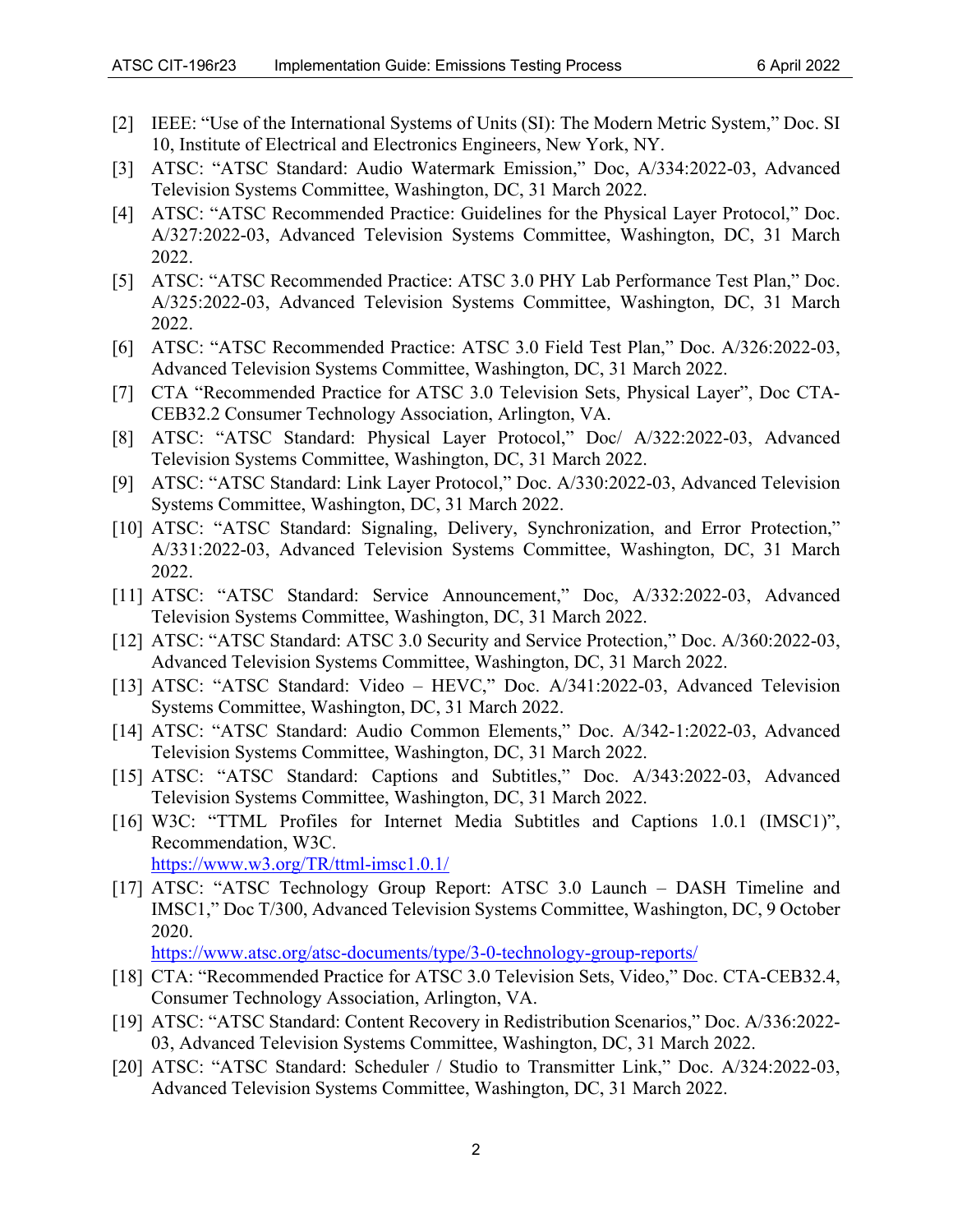- <span id="page-6-9"></span>[21] ATSC: "ATSC Recommended Practice: Receiver Performance Guidelines," Doc. A/74, Advanced Television Systems Committee, Washington, DC, 7 April 2010.
- <span id="page-6-10"></span>[22] Pearl: "Host Station Manual." <https://pearltv.com/station-resources/>
- <span id="page-6-11"></span>[23] Dolby: "AC-4 Audio Handbook." [https://professional.dolby.com/siteassets/tv/home/dolby](https://professional.dolby.com/siteassets/tv/home/dolby-vision/dolby_atsc3_hdbk_digi_v04_share.pdf)[vision/dolby\\_atsc3\\_hdbk\\_digi\\_v04\\_share.pdf.](https://professional.dolby.com/siteassets/tv/home/dolby-vision/dolby_atsc3_hdbk_digi_v04_share.pdf)
- <span id="page-6-4"></span>[24] ATSC: "ATSC Technology Group Report: ATSC 3.0 Initial AC-4 Implementation," Doc. T/301, Advanced Television Systems Committee, Washington, DC, 24 May 2019.
- <span id="page-6-3"></span>[25] SMPTE "Timed Text Format (SMPTE-TT)", Doc. ST 2052-1, Society of Motion Picture and Television Engineers, White Plains, NY.
- [26] ATSC: "ATSC Standard: Video Watermark Emission," Doc, A/335:2022-03, Advanced Television Systems Committee, Washington, DC, 31 March 2022.
- [27] CTA: "Recommended Practice for ATSC 3.0 Television Sets, Watermarking and Content Recovery," Doc. CTA-CEB32.10, Consumer Technology Association, Arlington, VA.
- <span id="page-6-2"></span>[28] IEEE: "Development of the MPEG-H TV Audio System for ATSC 3.0," in IEEE Transactions on Broadcasting, vol. 63, no. 1, March 2017. <https://ieeexplore.ieee.org/stamp/stamp.jsp?tp=&arnumber=7874294>
- <span id="page-6-5"></span>[29] ATSC: "ATSC Standard: ATSC 3.0 Security and Service Protection," Doc. A/360:2022-03, Advanced Television Systems Committee, Washington, DC, 31 March 2022.
- <span id="page-6-6"></span>[30] ATSC: "ATSC Recommended Practice: Security and Content Protection," Doc. A/361:2022- 03, Advanced Television Systems Committee, Washington, D.C., 31 March 2022.
- <span id="page-6-7"></span>[31] ATSC: "ATSC Recommended Practice: Digital Rights Management (DRM)," Doc. A/362:2022-03, Advanced Television Systems Committee, Washington, DC, 31 March 2022.
- <span id="page-6-8"></span>[32] CTA: "Recommended Practice for ATSC 3.0 Television Sets, Security and Protected Services" Doc. CTA-CEB32.9, Consumer Technology Association, Arlington, VA.

#### <span id="page-6-0"></span>**4. DEFINITION OF TERMS**

With respect to definition of terms, abbreviations, and units, the practice of the Institute of Electrical and Electronics Engineers (IEEE) as outlined in the Institute's published standards [\[2\]](#page-5-0)  shall be used. Where an abbreviation is not covered by IEEE practice or industry practice differs from IEEE practice, the abbreviation in question will be described in Section [4.1](#page-6-1) of this document.

#### <span id="page-6-1"></span>4.1 Acronyms and Abbreviations

The following acronyms and abbreviations are used within this document.

**16K** 16384 point FFT size **3D** Three dimensional **8K** 8192 point FFT size **AFD** Active Format Description **ALP** ATSC 3.0 Link-Layer Protocol **ATSC** Advanced Television Systems Committee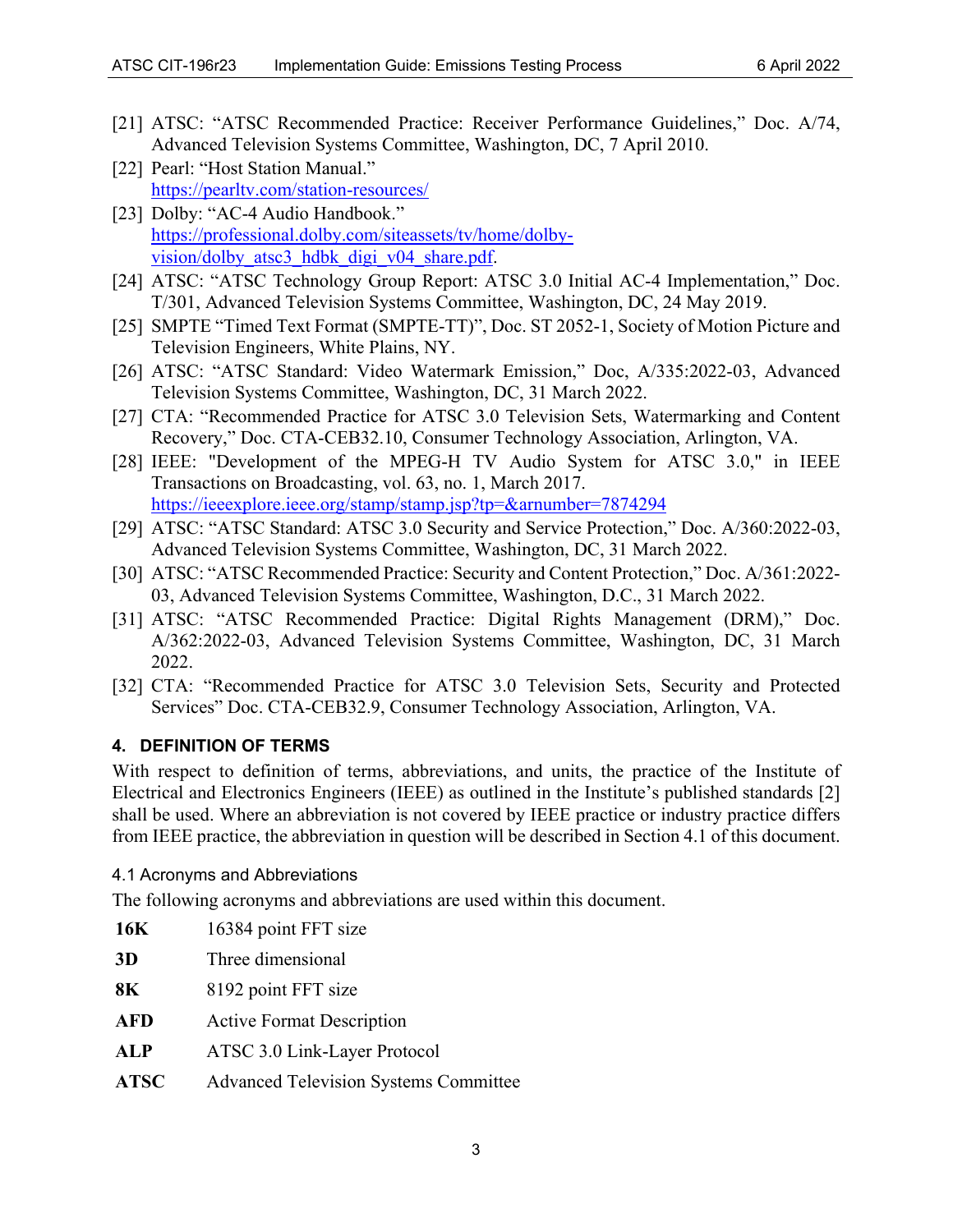| bps                       | bits per second                                                                              |
|---------------------------|----------------------------------------------------------------------------------------------|
| <b>BSID</b>               | <b>Broadcast Stream ID</b>                                                                   |
| <b>CTA</b>                | <b>Consumer Technology Association</b>                                                       |
| <b>DASH</b>               | Dynamic Adaptive Streaming over HTTP                                                         |
| <b>DASH-IF</b>            | <b>DASH</b> Industry Forum                                                                   |
| <b>DNS</b>                | Domain Name System                                                                           |
| <b>DRM</b>                | Digital Rights Management                                                                    |
| <b>EFDT</b>               | <b>Extended File Delivery Table</b>                                                          |
| <b>ESG</b>                | Electronic Service Guide                                                                     |
| <b>FEC</b>                | <b>Forward Error Correction</b>                                                              |
| <b>FFT</b>                | <b>Fast Fourier Transform</b>                                                                |
| <b>GI</b>                 | Guard Interval                                                                               |
| <b>GNSS</b>               | Global Navigation Satellite System                                                           |
| <b>GOP</b>                | Group of Pictures                                                                            |
| <b>GPS</b>                | Global Positioning System                                                                    |
| HD                        | <b>High Definition</b>                                                                       |
| <b>HDR</b>                | High Dynamic Range                                                                           |
| <b>HELD</b>               | HTML Entry pages Location Description                                                        |
| <b>HEVC</b>               | High Efficiency Video Coding                                                                 |
| <b>HLG</b>                | Hybrid Log-Gamma                                                                             |
| <b>HTI</b>                | Hybrid Time Interleaver                                                                      |
| <b>IEEE</b>               | Institute of Electrical and Electronic Engineers                                             |
| <b>IMSC1</b>              | Internet Media Subtitles and Captions 1.0                                                    |
| <b>ISO</b>                | International Organization for Standardization                                               |
| <b>ISO</b><br><b>BMFF</b> | ISO Base Media File Format                                                                   |
| <b>ISO/IEC</b>            | International Organization for Standardization /International Electrotechnical<br>Commission |
| $IT-3$                    | ATSC Implementation Team 3: Conformance                                                      |
| L1                        | Layer 1                                                                                      |
| <b>LCT</b>                | Layered Coding Transport                                                                     |
| <b>LLS</b>                | Low Level Signaling                                                                          |
| <b>LMT</b>                | Layer Mapping Table                                                                          |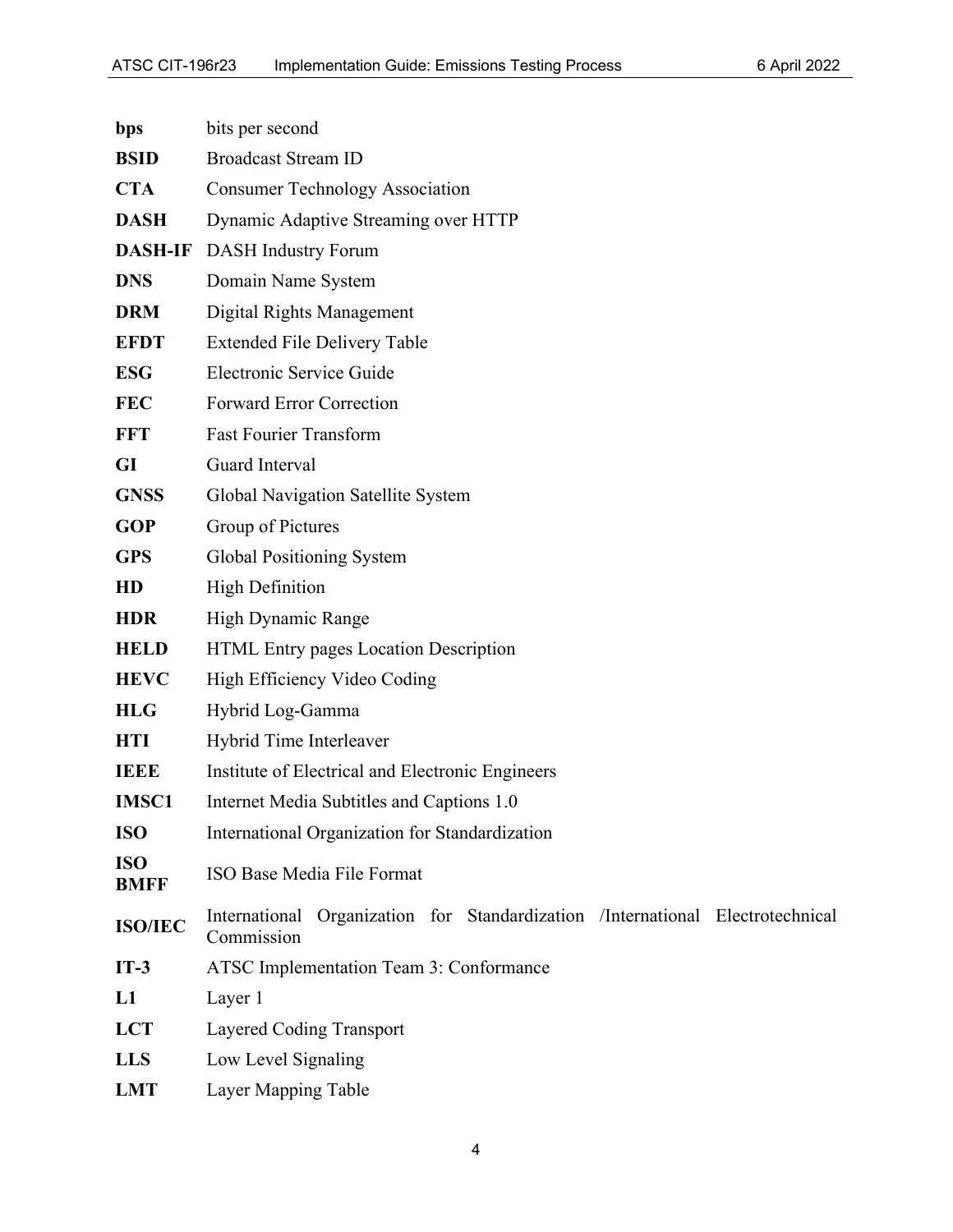| M&E          | Music and Effects                                       |  |
|--------------|---------------------------------------------------------|--|
| <b>MBMS</b>  | Multimedia Broadcast/Multicast Services                 |  |
| <b>Mbps</b>  | megabits per second                                     |  |
| <b>MHz</b>   | Megahertz                                               |  |
| <b>MIME</b>  | Multipurpose Internet Mail Extensions                   |  |
| <b>MMT</b>   | <b>MPEG Multimedia Transport</b>                        |  |
| <b>MMTP</b>  | <b>MPEG Media Transport Protocol</b>                    |  |
| <b>MPD</b>   | <b>Media Presentation Description</b>                   |  |
| <b>MPEG</b>  | Moving Picture Experts Group                            |  |
| msec         | milliseconds                                            |  |
| <b>Mux</b>   | Multiplexer                                             |  |
| <b>MVPD</b>  | Multichannel Video Programming Distributor              |  |
| <b>MPLP</b>  | Multiple Physical Layer Pipes                           |  |
| <b>NTP</b>   | <b>Network Time Protocol</b>                            |  |
| <b>PCAP</b>  | Packet Capture                                          |  |
| <b>PHY</b>   | Physical Layer                                          |  |
| <b>PKI</b>   | Public Key Infrastructure                               |  |
| <b>PLP</b>   | Physical Layer Pipe                                     |  |
| <b>PQ</b>    | Perceptual Quantization                                 |  |
| <b>PTP</b>   | Precision Time Protocol                                 |  |
| QAM          | Quadrature Amplitude Modulation                         |  |
| <b>RF</b>    | Radio Frequency / Right Front (audio Channel)           |  |
| <b>ROUTE</b> | Real-time Object delivery over Unidirectional Transport |  |
| <b>SAP</b>   | <b>Segment Access Point</b>                             |  |
| <b>SD</b>    | <b>Standard Definition</b>                              |  |
| <b>SDR</b>   | <b>Standard Dynamic Range</b>                           |  |
| <b>SFN</b>   | <b>Single Frequency Network</b>                         |  |
| <b>SFR</b>   | <b>Standard Frame Rate</b>                              |  |
| <b>SHVC</b>  | Scalable High Efficiency Video Coding                   |  |
| <b>SID</b>   | Sub-stream Identifier                                   |  |
| SL-HDR1      | Single Layer High Dynamic Range part 1                  |  |
| <b>SLS</b>   | Service Layer Signaling                                 |  |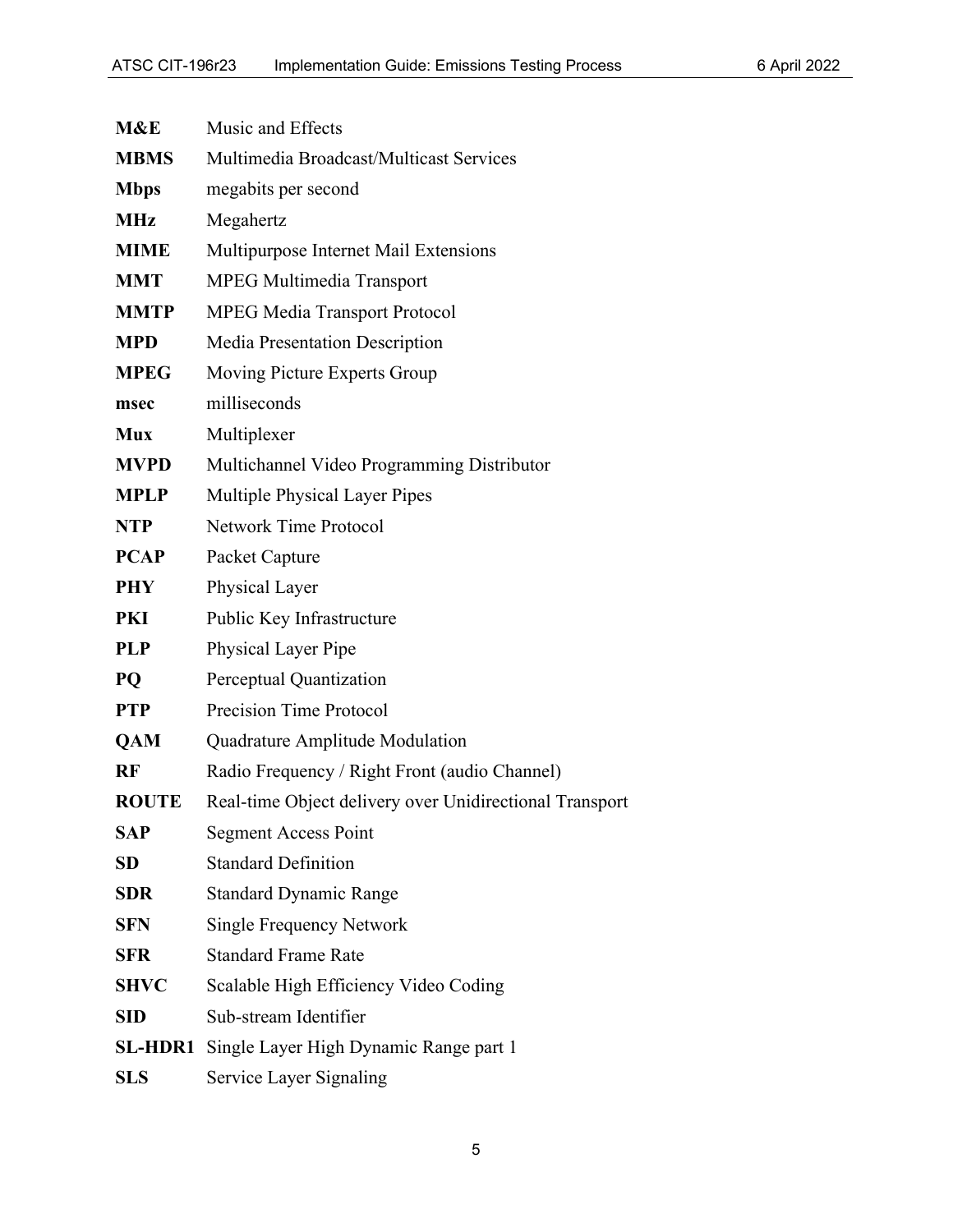| <b>SLT</b>    | Service List Table                                                                                      |
|---------------|---------------------------------------------------------------------------------------------------------|
| <b>SMPTE</b>  | Society of Motion Picture and Television Engineers                                                      |
| <b>SPS</b>    | <b>Sequence Parameter Set</b>                                                                           |
| <b>STL</b>    | Studio-to-Transmitter Link                                                                              |
| <b>S-TSID</b> | Service-based Transport Session Instance Description                                                    |
| <b>TDCFS</b>  | Time Diversity Code Filter Set                                                                          |
| <b>TDM</b>    | Time Division Multiplexing                                                                              |
| TI            | Time Interleaver                                                                                        |
| <b>TOI</b>    | Transport Object Identifier                                                                             |
| <b>TSI</b>    | <b>Transport Session Identifier</b>                                                                     |
| <b>TT</b>     | <b>Timed Text</b>                                                                                       |
| <b>TTML</b>   | Timed Text Markup Language                                                                              |
| TV            | Television                                                                                              |
| <b>URI</b>    | Uniform Resource Identifier                                                                             |
| <b>URL</b>    | Uniform Resource Locator                                                                                |
| <b>USBD</b>   | User Service Bundle Description                                                                         |
| <b>UTC</b>    | <b>Universal Coordinated Time</b>                                                                       |
| <b>VDS</b>    | Video Description Service                                                                               |
| VP1           | The audio watermarking technology specified in A/334, "ATSC Standard: Audio<br>Watermark Emission" [3]. |
| W3C           | World Wide Web Consortium                                                                               |
|               |                                                                                                         |

#### <span id="page-9-0"></span>**5. EMISSION CHECKLISTS**

#### <span id="page-9-1"></span>5.1 General

[Figure 5.1](#page-10-1) represents the elements of the ATSC 3.0 emissions system and the items that warrant consideration in this checklist: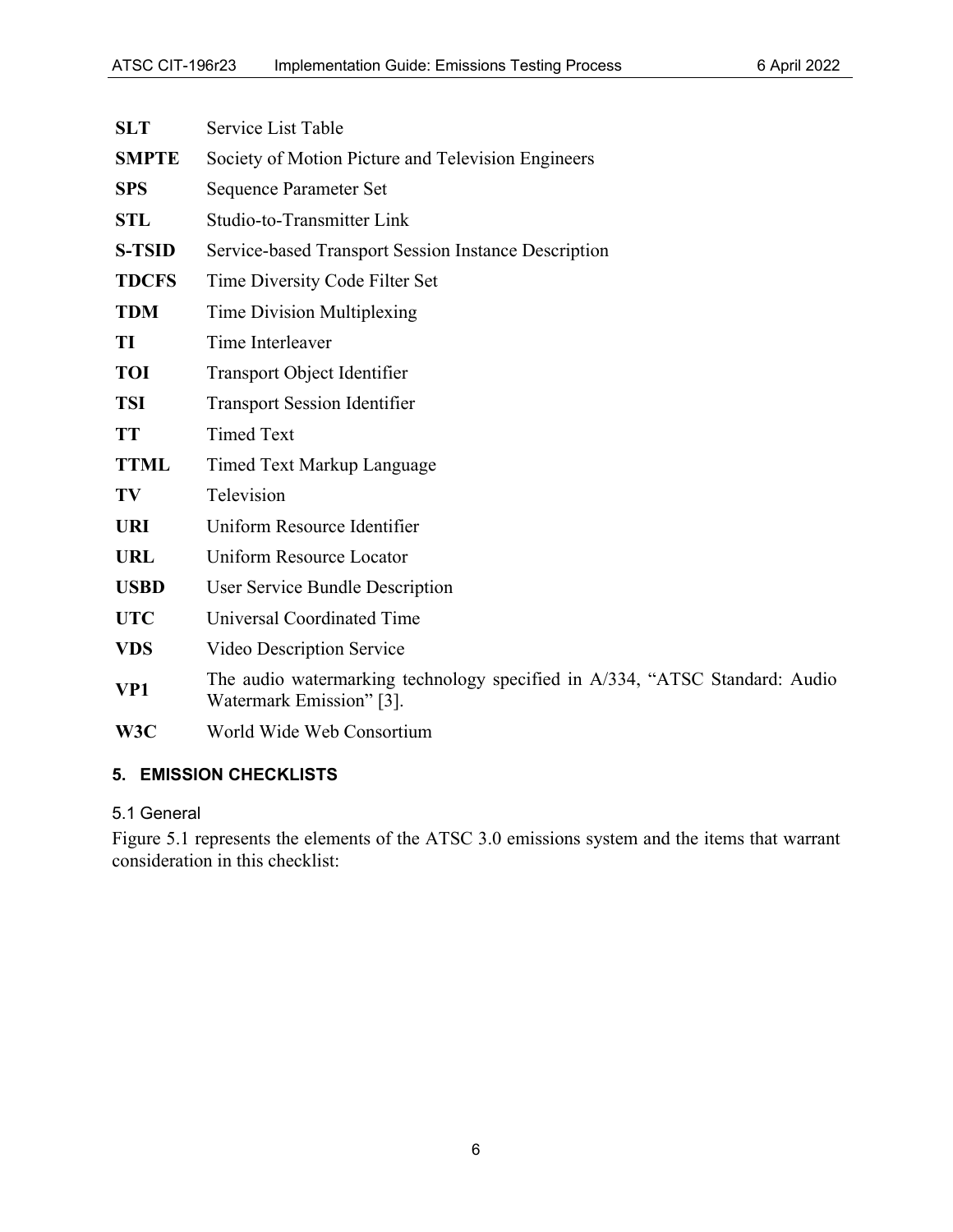

**Figure 5.1** ATSC 3.0 emissions system overview**.**

#### <span id="page-10-1"></span><span id="page-10-0"></span>5.2 Checklist 1 – PHY

Readers are encouraged to look at:

- ATSC A/327, "Guidelines for the Physical Layer Protocol," [\[4\]](#page-5-2) provides guidance on possible configurations of the PHY.
- Procedures for testing of ATSC 3.0 PHY in the lab are described in A/325, "ATSC 3.0 Lab" Performance Test Plan" [\[5\].](#page-5-3)
- Procedures for testing of ATSC 3.0 PHY in the field are described in A/326, "ATSC 3.0 Field Test Plan" [\[6\].](#page-5-4)
- CEB32.2 Recommended Practice for ATSC 3.0 Television Sets, Physical Layer [\[7\].](#page-5-5)

Familiarity with these documents is highly recommended.

A list of items to check in PHY configurations are:

 $\Box$  Bootstrap signaling, e.g., for 6 MHz channel set bsr\_coefficient (N) = 2.

For each PLP or subframe:

- $\square$  Select FFT size based on Doppler considerations of the Service, e.g., automotive Service should be lower order FFT (8K or 16K), stationary Service can be any FFT size.
- $\square$  Select Guard Interval based on echo patterns of environment and SFN considerations, e.g., San Francisco can have naturally occurring echoes up to  $147 \mu$ sec, SFN coverage depends on distance between towers.
- $\Box$  Find pilot pattern Dx basis given FFT size and GI in Table 8.9 of A/322, "Physical Layer Protocol," [\[8\]](#page-5-6) (either 3 or 4).
- $\Box$  Select pilot pattern in Table 8.3 of A/322 [\[8\].](#page-5-6)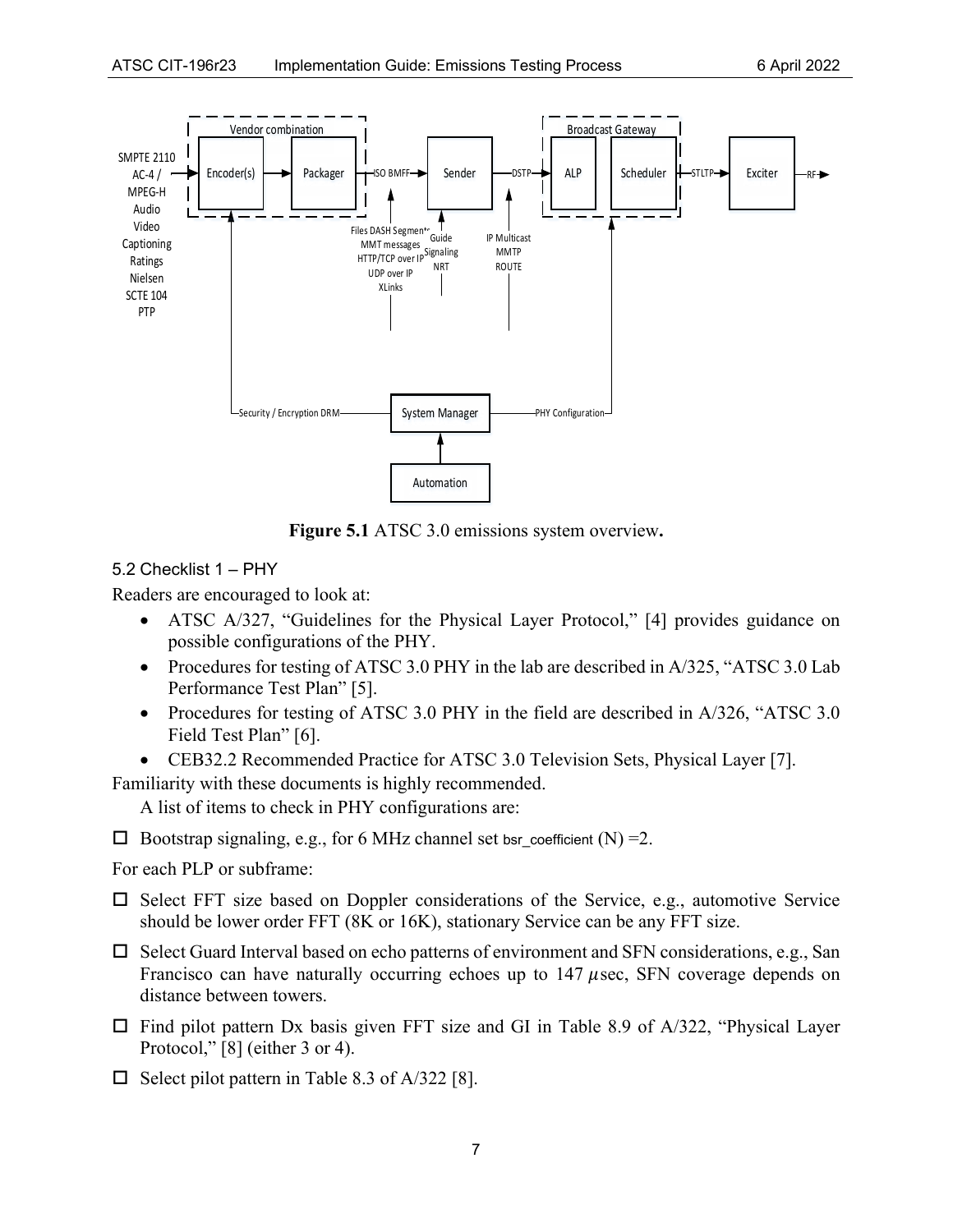- $\Box$  Select FEC codeword length of either 64800 or 16200, e.g., 64800 is popular for higher bit protection.
- $\Box$  Select modulation order and Code Rate to accommodate desired payload size. Note: an upper limit estimate of payload calculation is provided below.
- $\Box$  Select pilot boost value to adjust payload size / desired robustness level.
- $\square$  Ensure subframe boundary symbols First and Last are enabled.
- Ensure Frequency Interleaver is enabled. Off is not recommended.
- $\square$  Select Time Interleaver mode. 'None' is not recommended.
- $\Box$  Adjust Time Interleaver settings, e.g., CTI Depth or HTI # of TI-blocks, # of FEC blocks to meet desired payload sizes.
- <span id="page-11-0"></span> $\Box$  For MPLP configurations, HTI is required for a Service that spans MPLP. Proper configuration of HTI can be exercised with a table (see [Table 5.1\)](#page-11-0). The total number of cells must be <524288. Note that in this example, PLP3 is "OFF" given the number of FEC blocks is zero.

| <b>PLP</b>                     | 0     |        | 2      | 3     |
|--------------------------------|-------|--------|--------|-------|
| codelength                     | 64800 | 64800  | 64800  | 64800 |
| log2(modulation order)         | 4     | 8      | 8      | 8     |
| blocksize                      | 16200 | 8100   | 8100   | 8100  |
| #FEC blocks                    | 15    | 28     | 32     | 0     |
| #TI Blocks                     | 3     | 2      |        |       |
| Cell Interleaver (1=on, 0=off) |       |        | I O    | 10    |
| $#$ cells                      | 97200 | 121500 | 259200 | 0     |
| Total # cells (Valid if Green) | 7900  |        |        |       |

**Table 5.1** MPLP Configurations

 $\square$  Select the number of symbols so that entire frame is less than 250 msec as suggested in CTA CEB32.2 [\[7\].](#page-5-5)

$$
symbol duration = \frac{FFT\ size + GI\ samples}{0.384 * (N + 16)}; N = 2 for 6MHz channel
$$
\n
$$
\# symbols/frame \leq \frac{Max\ Frame\ duration - Boosttrap\ duration}{symbol duration}
$$
\n
$$
\# symbols/frame \leq \frac{250msec - 2.0msec}{symbol duration}
$$

 $\Box$  Ensure LMT is sent for each Service. As per A/330, "Link Layer Protocol" [\[9\],](#page-5-7) Section 7.1.1, if multiple PLPs, LMT must be in the PLP $(s)$  with LLS as indicated with L1D plp IIs flag being set to '1'. Each instance of LMT describes mappings between PLPs and any IP address/port associated with any multicast referenced in the identified PLP with LLS tables.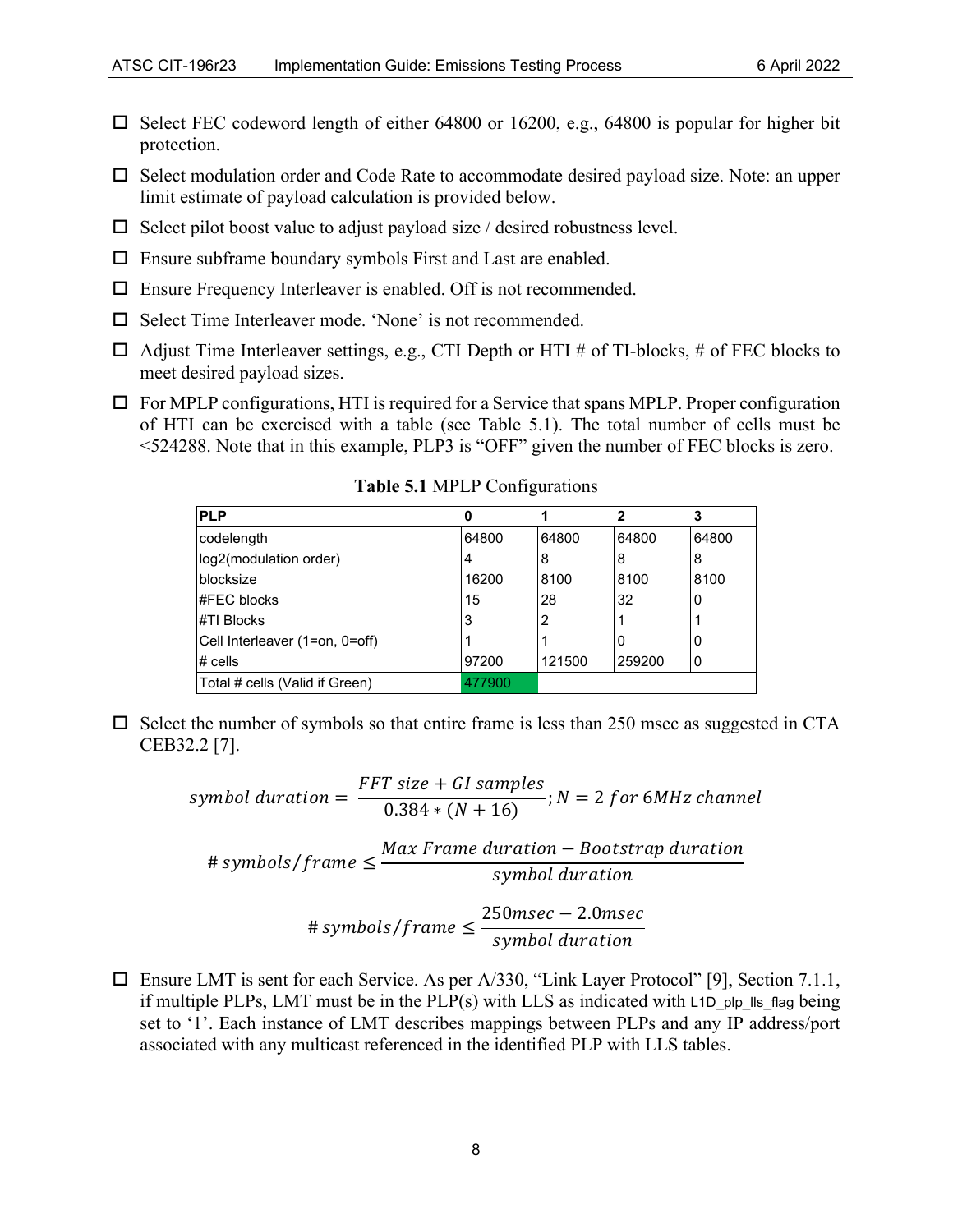Upper Limit estimate on payload calculation is below. It does not account for fewer available data cells in Preamble and Subframe Boundary Symbols. An accurate payload value requires use of data cell counts available in tables in A/322 [\[8\],](#page-5-6) Section 7.2.6.

 $M = OAM Modulation \in \{4, 16, 64, 256, 1024, 4096\}$ 

 $FFT = FFT size \in \{8192, 16384, 32768\}$ 

 $Fs = sampling frequency [Hz] = 384000 * (N + 16); N = 2 for 6 MHz channel$ 

carrierReduction = coefficient of fewer carriers  $\in \{0, 1, 2, 3, 4\}$ 

 $NoC = # of active carriers = 6913 - (196 * carrier Reduction) for 8K FFT$ 

 $NoC = 13825 - (192 * carrier Reduction)$  for 16K FFT

 $NoC = 27649 - (384 * carrier Reduction) for 32K FFT$ 

$$
carrierSpacing = \frac{Fs}{FFT}
$$

 $signal BW = carrier Spacing * NoC [Hz]$ 

 $CP =$  continualPilots  $\in$  {48, 96, 192} for 8K, 16K and 32K FFT respectively

 $Dx = scatteredPilot$  symbol spacing as listed in A/322 Table 8.3

 $Dy = scatteredPilot frequency spacing as listed in A/322 Table 8.3$ 

$$
pilotOverhead = \frac{\left[\frac{NoC}{Dx} + CP\right]}{NoC}
$$

 $Estimate$  payload<sub>UpperLimit</sub>

$$
= log2(M) * \left[\frac{codelength * coderate - 12 * 16}{codelength}\right] * signalBW
$$
  
\* [1 - pilotOverhead]

Example with 8K FFT, no carrier reduction, 256 QAM, codelength=64800bits, coderate =9/15, scattered pilot pattern with Dx=8, Dy=4:

 $Estimate$  payload<sub>UpperLimit</sub>

$$
= \log_2(256) * \left[ \frac{64800 * 0.6 - 12 * 16}{64800} \right] * 5832843.75 * [1 - 0.0383335]
$$

*Estimate payload*<sub>*UpperLimit* = 26791442 *bits/sec*</sub>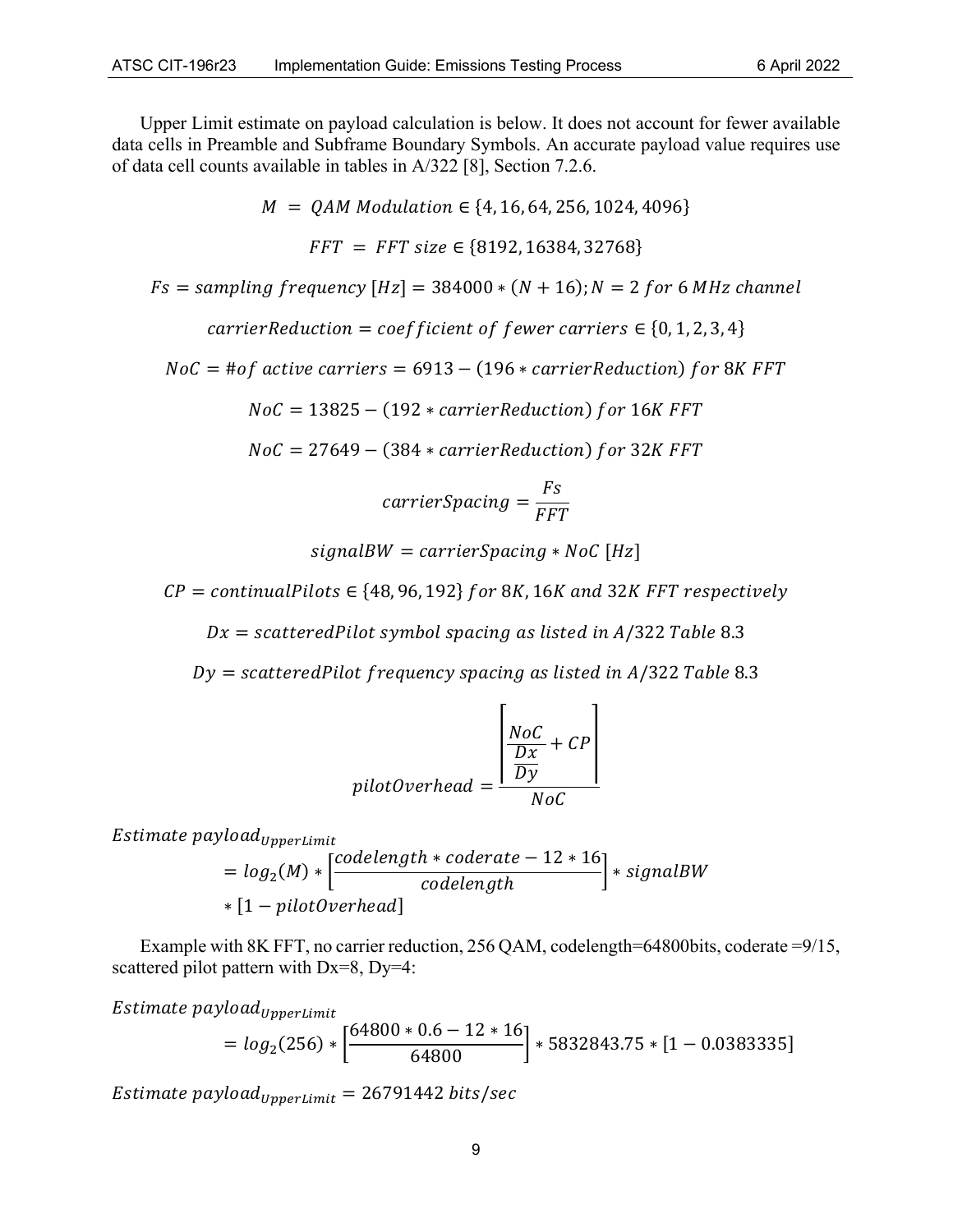This is the physical layer pipe payload of ATSC Link-layer Protocol (ALP) packets [\[9\].](#page-5-7) For IP payloads, ALP header overhead must be taken into account.

For an accurate payload value please see ETRI's ATSC 3.0 PHY simulator: <https://atsc.agos.co.kr/> (email required to register, but free to use).

#### <span id="page-13-0"></span>5.3 Checklist 2 – Signaling and Scheduling

A/331, "Signaling, Delivery, Synchronization, and Error Protection," has two signaling protocols, ROUTE and MMT [\[10\].](#page-5-8) For ROUTE/DASH operations, the major signaling items to check are as follows:

• For ROUTE Signaling:

Ensure LLS Table 1(SLT) and Table 3(ST) is present on 224.0.23.60:4937

- $\Box$  Ensure the SLT has proper BSID, e.g., the broadcaster NTSC-TSID found at [https://enterpriseefiling.fcc.gov/dataentry/public/tv/publicFacilitySearch.html.](https://enterpriseefiling.fcc.gov/dataentry/public/tv/publicFacilitySearch.html)
- $\Box$  Ensure the SLT has proper globally unique URI global Service ID as indicated in A/332, "Service Announcement" [\[11\],](#page-5-9) e.g., urn:atsc:serviceid:usc32 or https://doi.org/10.5239/955B-6DEE.
- $\Box$  Ensure the SLT has proper slsprotocol="1" for ROUTE.
- $\square$  Ensure SLT indicates serviceId and version (sltSvcSeqNum).
- $\square$  Ensure SLT indicates the service category as in Table 6.4 in A/331 [\[10\].](#page-5-8)
- $\Box$  Ensure SLS is located on TSI = 0 of the Service Route Session.
- □ Ensure SLS contains the USBD, MPD, and S-TSID

 $\Box$  If a Broadcaster Application is sent, HELD should also be present.

- $\Box$  Ensure USBD provides the base URL for the Service.
- $\Box$  Ensure the SLS signals that each ROUTE Session is assigned to a maximum of one PLP via ALP stream.
- $\Box$  Ensure S-TSID signals the ROUTE Session, e.g., (Destination Address: Port # and Source Address)
	- $\Box$  Ensure S-TSID signals the LCT channels for each component (video/audio/captions) with separate TSI values
		- $\Box$  Ensure each LCT channel has source flow (optionally Repair Flow) with real time value  $=$  true
			- $\Box$  Ensure each source flow has EFDT instance to signal the initialization segment name and TOI value.
- $\square$  SLS tables should be signed according to A/360, "ATSC 3.0 Security and Service Protection," [\[12\]](#page-5-10) with PKI. Verify presence of SMT and CDT.
- $\Box$  Verify sufficient headroom (padding), preventing overflow in the Scheduler. This means not to completely fill the PLP with 100% utilization. If the input is 10 Mbps, setup the PLP for, e.g., 10.5 Mbps. As a recommendation, try to avoid dropped packets.
	- For DASH-IF Signaling: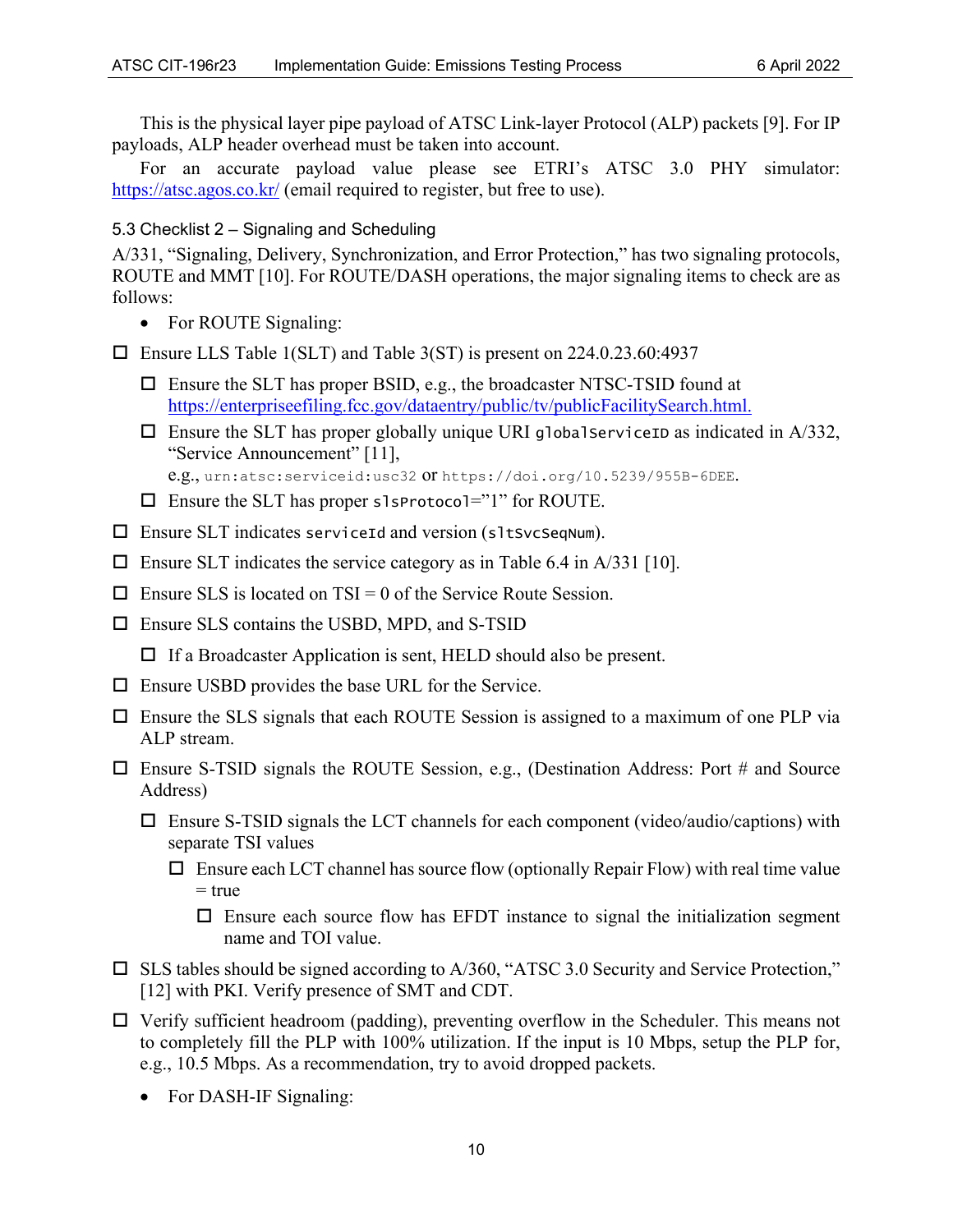DASH-IF provided ATSC with interoperability points for ATSC 3.0. Familiarity with DASH-IF-IOP-for-ATSC3-0-v1.1.pdf document is highly recommended.

- $\square$  Ensure broadcast TV profile is used.
- $\square$  Select Segment size to balance video codec efficiency vs. channel change time. A popular choice is 2 seconds. Verify channel change (service acquisition) time is reasonable. This is a subjective measurement, but is directly impacted by segment size and GOP (below).
- $\Box$  Select closed GOP structure (SAP type 1 or 2).
- $\Box$  Ensure MPD Availability Start Time (AST) + Period start time indicates (relatively) current time in UTC.
- $\Box$  Ensure MPD Adaptation set for video is correct
	- $\Box$  Video formats follow A/341, "Video HEVC" [\[13\].](#page-5-11)
	- $\Box$  Codec = hev1.2.4.L120.x (HEVC Main 10 profile).
	- $\Box$  mimeType="video/mp4".
	- $\Box$  startWithSAP="1".
- $\Box$  Ensure MPD Adaptation set for audio<sup>[1](#page-14-0)</sup> is correct
	- $\Box$  Audio formats follow A/342, "Audio Common Elements" [\[14\].](#page-5-12)
	- $\Box$  Codec = ac-4.02.01.x (AC-4) or mhm1.0x0D (MPEG-H Audio).
	- $\Box$  mimeType="audio/mp4".
	- $\Box$  startWithSAP="1".
- $\Box$  Ensure MPD Adaptation set for closed captions is correct
	- $\Box$  Caption formats follow A/343, "Captions and Subtitles" [\[15\],](#page-5-13) and W3C IMSC 1.0.1 [\[16\].](#page-5-14) Please refer to ATSC T/300, "ATSC Technology Group Report: ATSC 3.0 Launch – DASH Timeline and IMSC1" [\[17\].](#page-5-15)
	- $\Box$  Codec = stpp.ttml.im1t.
- Ensure either Segment Template (\$NUMBER\$) or Segment Timeline (\$TIME\$) is used.
- $\Box$  Caption signaling should follow DASH-IF-IOP-v4.3 and W3C IMSC1 TTML1 specifications.
- $\square$  Service Guide. Verify presence of ESG data (serviceFragments and guideFragments in LCT channel).

<span id="page-14-0"></span><sup>&</sup>lt;sup>1</sup> Noting that A/300 [1] Section 5.1.15 states "All ATSC 3.0 terrestrial and hybrid television services emitted within a given region shall use one audio system selected for that region from those defined in A/342 Parts 2 and higher. For example, broadcast organizations in North America have selected the audio system defined in A/342, Part 2 as the audio system for use in Mexico, Canada and the U.S., and the Telecommunication Technology Association (TTA) has selected the audio system defined in A/342, Part 3 for use in the Republic of Korea."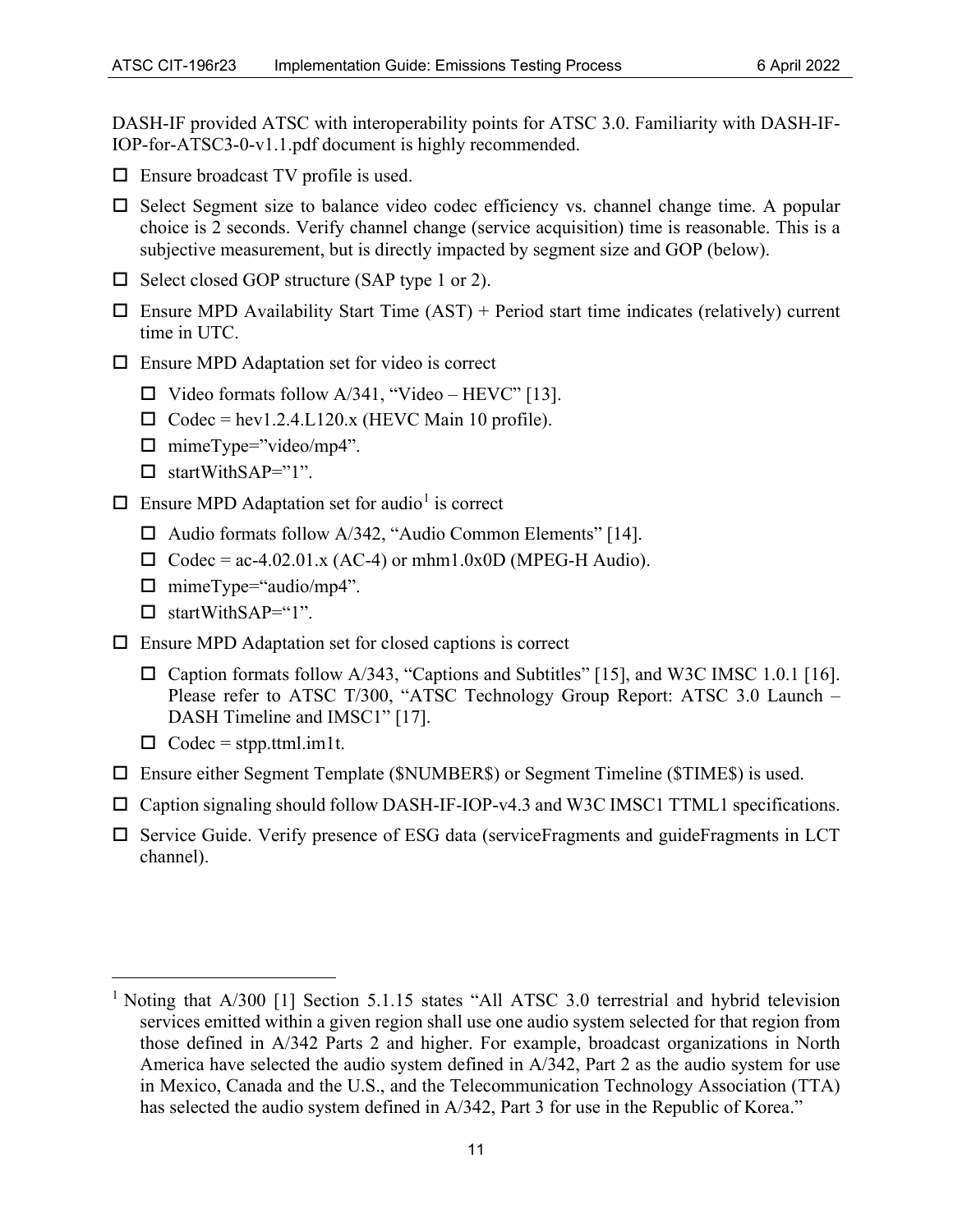#### <span id="page-15-0"></span>5.4 Checklist 3 – Video

This document assumes that the service is based on a single Video House Format that is static and would only be changed during major reconfigurations. Dynamically switched formats are outside the scope of this document.

Follow this checklist:

- $\Box$  Determine the preferred Video House Format. The Video House Format would typically be one of the formats listed in A/341 [\[13\]](#page-5-11) Table 5.1; however, ATSC 3.0 Standards do not constrain the Video House Format to the items this table.
- $\square$  Ensure that the encoder is capable of ISO/IEC 23008-2 (HEVC) encoding and that such encoding is selected (A/341 [\[13\],](#page-5-11) Section 6.1).
- $\Box$  Ensure that each SPS has bit depth luma minus8 and bit depth chroma minus8 both equal to 0 or both equal to 2. This constrains the bit depth of luma and chroma to be 8 or 10 bits and the bit depth of luma and chroma to be identical (A/341 [\[13\],](#page-5-11) Section 6.1).
- $\Box$  Determine the classification of video from the following options:
	- Legacy SD video  $A/341$  [\[13\],](#page-5-11) Section 6.2.1. Note that CTA-CEB32.[4 \[18\],](#page-5-16) Table 1 shows the recommended Legacy SD video formats.
		- o Ensure that the encoded video meets all requirements in A/341 [\[13\],](#page-5-11) Section 6.2.1.
	- Interlaced HD video  $A/341$  [\[13\],](#page-5-11) Section 6.2.2. Note that CTA-CEB32.4 [\[18\],](#page-5-16) Table 2 shows the recommended Interlaced HD video formats.
		- $\circ$  Ensure that the encoded video meets all requirements in A/341 [\[13\],](#page-5-11) Section 6.2.2.
	- Progressive video  $A/341$  [\[13\],](#page-5-11) Section 6.2.3. Note that CTA-CEB32.4 [\[18\],](#page-5-16) Table 3 shows the recommended Progressive video formats.
		- $\circ$  Ensure that the encoded video meets all requirements in A/341 [\[13\],](#page-5-11) Section 6.2.3.
- $\Box$  If Progressive video is selected, determine if HEVC Spatial Scalable Coding will be used.
	- $\Box$  If HEVC Spatial Scalable Coding (SHVC) will be used, ensure that the encoded video meets all requirements in A/341 [\[13\],](#page-5-11) Section 6.3.1.
- $\Box$  If Progressive video is selected, determine the transfer characteristics from the following options:
	- SDR  $A/341$  [\[13\],](#page-5-11) Section 6.3.2.1
		- o Ensure that the encoded video meets all requirements in A/341 [\[13\],](#page-5-11) Section 6.3.2.1.
	- PQ A/341 [\[13\],](#page-5-11) Section 6.3.2.2
		- o Ensure that the encoded video meets all requirements in A/341 [\[13\],](#page-5-11) Section 6.3.2.2.
	- HLG A/341 [\[13\],](#page-5-11) Section 6.3.2.3  $\circ$  Ensure that the encoded video meets all requirements in A/341 [\[13\],](#page-5-11) Section 6.3.2.3.
- $\Box$  If the SDR transfer function is selected, determine if SL-HDR1 will be used
	- $\Box$  Ensure that the metadata meets all requirements in A/341 [\[13\],](#page-5-11) Section 6.3.2.1.1.
- $\Box$  If the SL-HDR1 is selected, determine if HEVC Spatial Scalable Coding (SHVC) will also be used
	- $\Box$  Ensure that the metadata meets all requirements in A/341 [\[13\],](#page-5-11) Section 6.3.2.1.2.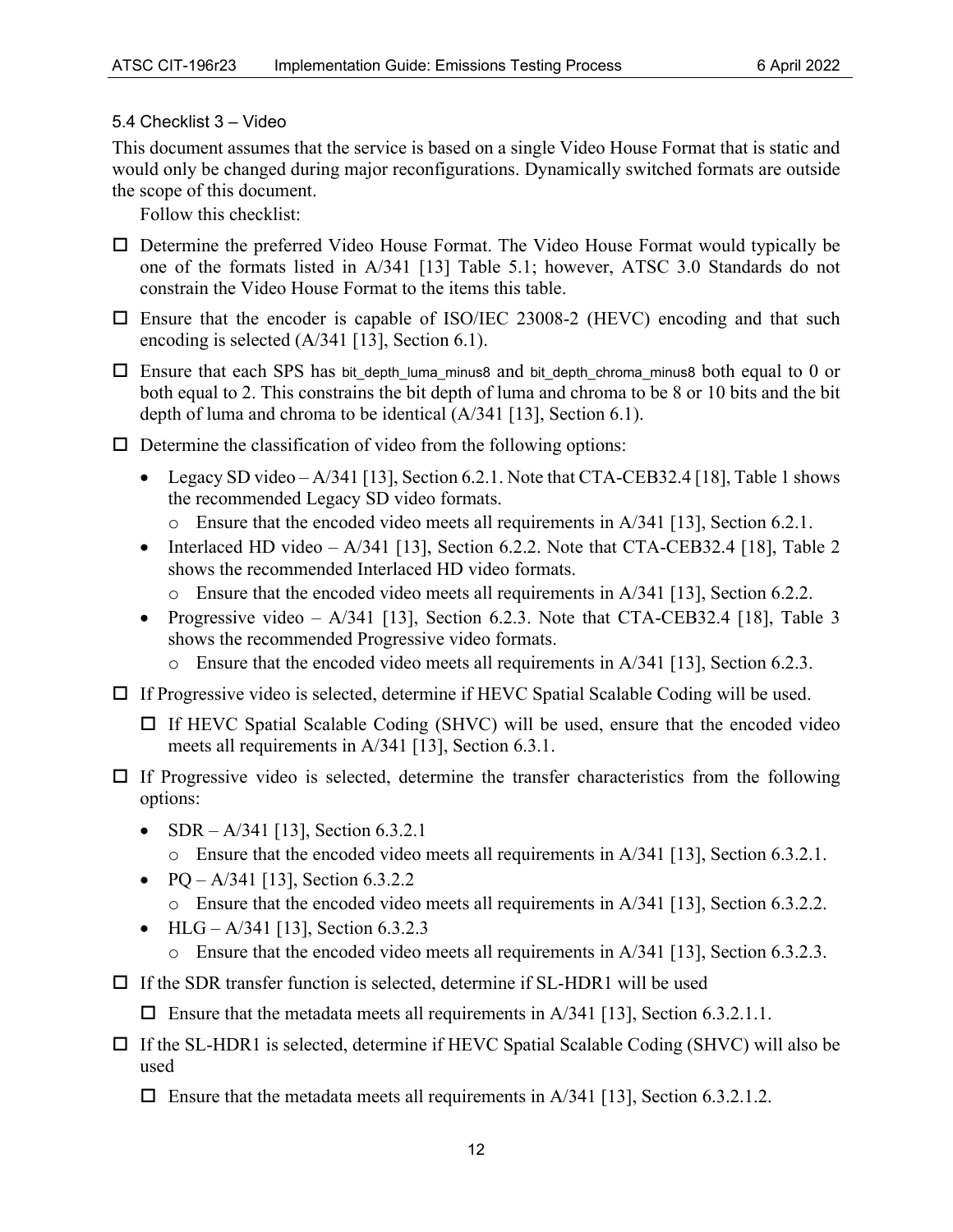- $\Box$  If the PQ transfer function is selected, determine if SMPTE ST 2094-10 will be used
	- $\Box$  Ensure that the metadata meets all requirements in A/341 [\[13\],](#page-5-11) Section 6.3.2.2.1.
- $\Box$  If Progressive video is selected, determine if 3D video will be used
	- $\Box$  Ensure that the encoded video meets all requirements in A/341 [\[13\],](#page-5-11) Section 6.3.3.
- $\Box$  If Progressive video is selected and high frame rate video is to be used, determine if high frame rate temporal sub-layering will be used

 $\Box$  Ensure that the encoded video meets all requirements in A/341 [\[13\],](#page-5-11) Section 6.3.4.

- $\Box$  If carried, ensure that AFD and bar data are as specified in A/341 [\[13\],](#page-5-11) Sections 6.4.1 and 6.4.2.
- $\Box$  If closed captions are carried in the video stream, ensure that they conform to A/341 [\[13\],](#page-5-11) Section 6.4.3. (Note that closed captions in video are optional. IMSC1 closed captions as described in Section [5.6](#page-16-1) are required.)
- $\Box$  Ensure that picture timing information is carried as specified in A/341 [\[13\],](#page-5-11) Section 6.4.4.
- $\Box$  Ensure that the video characteristics listed in A/34[1 \[13\],](#page-5-11) Table 7.1 and the associated signaling are aligned.

<span id="page-16-0"></span>5.5 Checklist 4 – Audio

- $\Box$  Make sure the audio encoder configuration matches the incoming audio
	- Know the loudness measured in LKFS of incoming content.
	- Know the channel configuration of incoming content.
	- Know the Presentation set for the incoming content.
	- Know what Presentation number corresponds with an intended program, i.e., Presentation 1 is default, English; Presentation 2 is M&E+D+VDS…etc.
	- If the incoming input to the encoder already carries the metadata describing the audio (e.g., loudness, channel configuration, Audio Presentations, etc.), the encoder should use the incoming metadata.
		- o MPEG-H Audio metadata is provided together with the audio signals as Control Track and synchronized with the video signal [\[28\].](#page-6-2)
- $\Box$  The audio frame rate and the video frame rate match
	- AC-4 uses an adjustable audio frame rate.
	- MPEG-H Audio does not require any adjustment of the audio frame rate.
- $\square$  Ensure that audio and video Random Access Points (RAPs) are aligned
	- AC-4 is the first Dolby codec with i-frames that can be aligned to the video I-Frames.
	- MPEG-H Audio allows for sample-accurate alignment at each RAP by introducing Immediate Play-out Frames (IPFs at arbitrary positions in the audio stream).

#### <span id="page-16-1"></span>5.6 Checklist 5 – Captions

Familiarity with the following documents is recommended:

• A/343, "Captions and Subtitles" [\[15\].](#page-5-13)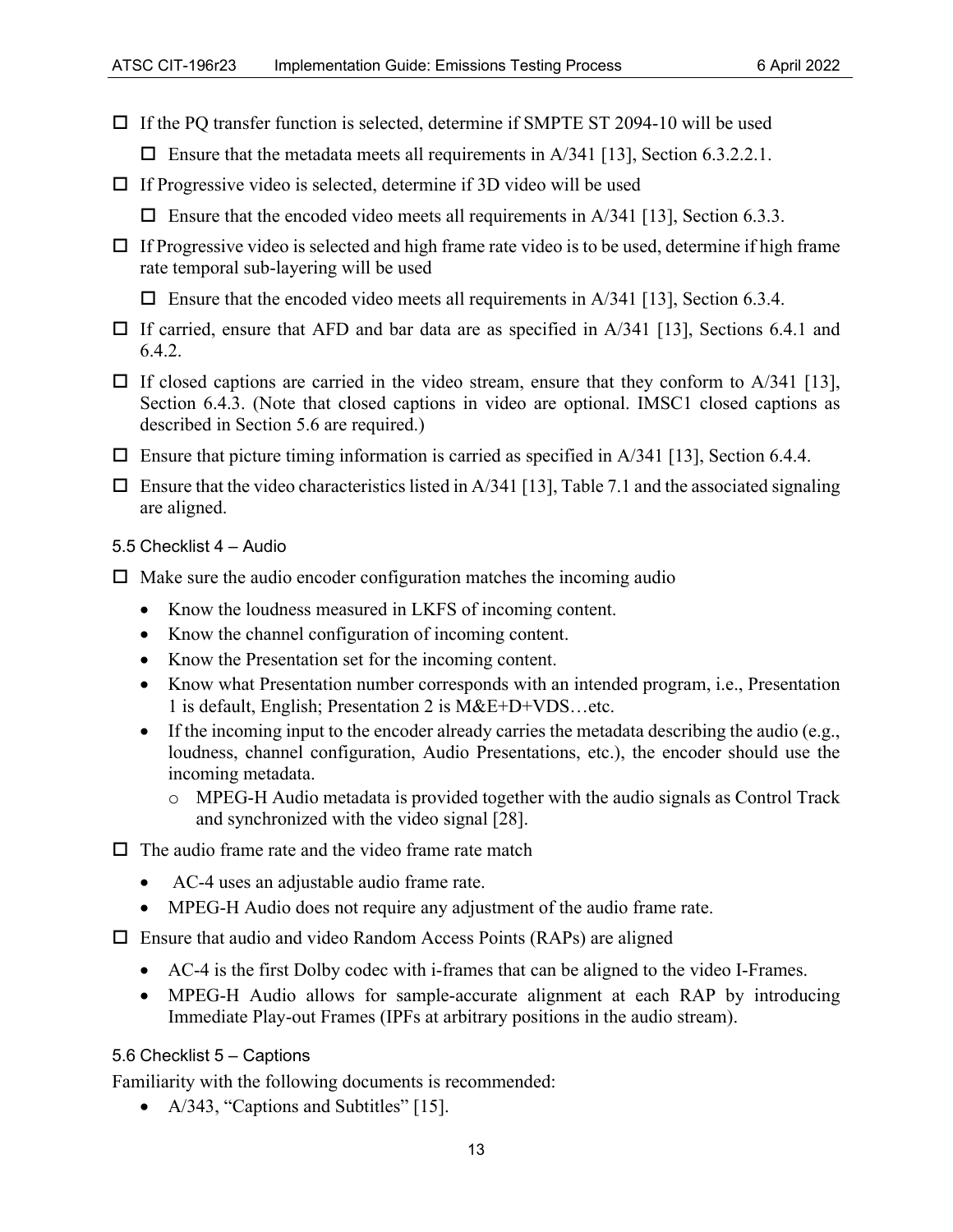- T/300, "ATSC Technology Group Report: ATSC 3.0 Launch DASH Timeline and IMSC1" [\[17\].](#page-5-15)
- SMPTE-TT (ST 2052-1) [\[25\].](#page-6-3)
- W3C "TTML Profiles for Internet Media Subtitles and Captions 1.0.1 (IMSC1)" [\[16\].](#page-5-14)

An ATSC 3.0 emission typically includes closed captions and an ATSC 3.0 broadcast encoder should follow the reference documents above. While there are many aspects of caption encoding for ATSC 3.0, it is important that a broadcast station use a workflow and encoder that comply with the requirements in A/343 [\[15\]](#page-5-13) and the recommendations provided in T/300 [\[24\].](#page-6-4) The brief checklist below should help an ATSC 3.0 broadcast station adequately confirm the proper setup for captions.

 $\Box$  A/343 [\[15\]](#page-5-13) relevant sections:

- Section 5, Content Essence Specification
- Section 6. Packaging and Timing in ISO Base Media File Format (ISO BMFF)
- Section 7, Signaling

 $\Box$  T/300 [\[17\]](#page-5-15) relevant sections:

- Section 5, Station Model
- Section 6, IMSC1 Segment Encoding
- Section 7, MPD Updates
- Section 8, MPD Timing and Versioning

It is worth noting that T/300 [\[17\]](#page-5-15) provides both background information plus guidance in the form of bold "Recommendation:" statements in virtually all of the relevant sections noted above. Those Recommendations can assist in providing a quick check of caption related settings in a broadcast station.

#### <span id="page-17-0"></span>5.7 Checklist 6 – Audio Watermarks

Audio watermarks are optional, and readers are encouraged to look at:

- ATSC A/334, "Audio Watermark Emission," [\[4\].](#page-5-2)
- ATSC A/336, "Content Recovery in Redistribution Scenarios," [\[4\].](#page-5-2)
- CEB32.10 Recommended Practice for ATSC 3.0 Television Sets, Watermarking and Content Recovery [\[7\].](#page-5-5)

Audio Watermark payload format checklist:

 $\Box$  Validate Embedder Configuration – check the configuration of the watermark embedding equipment to

- $\Box$  Confirm the Server Code (serverCode) is the unique Server Code assigned to the station by the ATSC Registrar.
- $\Box$  Confirm that all audio channels intended for synchronous output (i.e., 5.1, 2.0, etc.) are being watermarked.
- $\square$  Confirm the embedder is synchronized to the station master clock (e.g., NTP, PTP, GPS, etc.).
- $\Box$  Validate VP1 Payload decode the watermarked audio to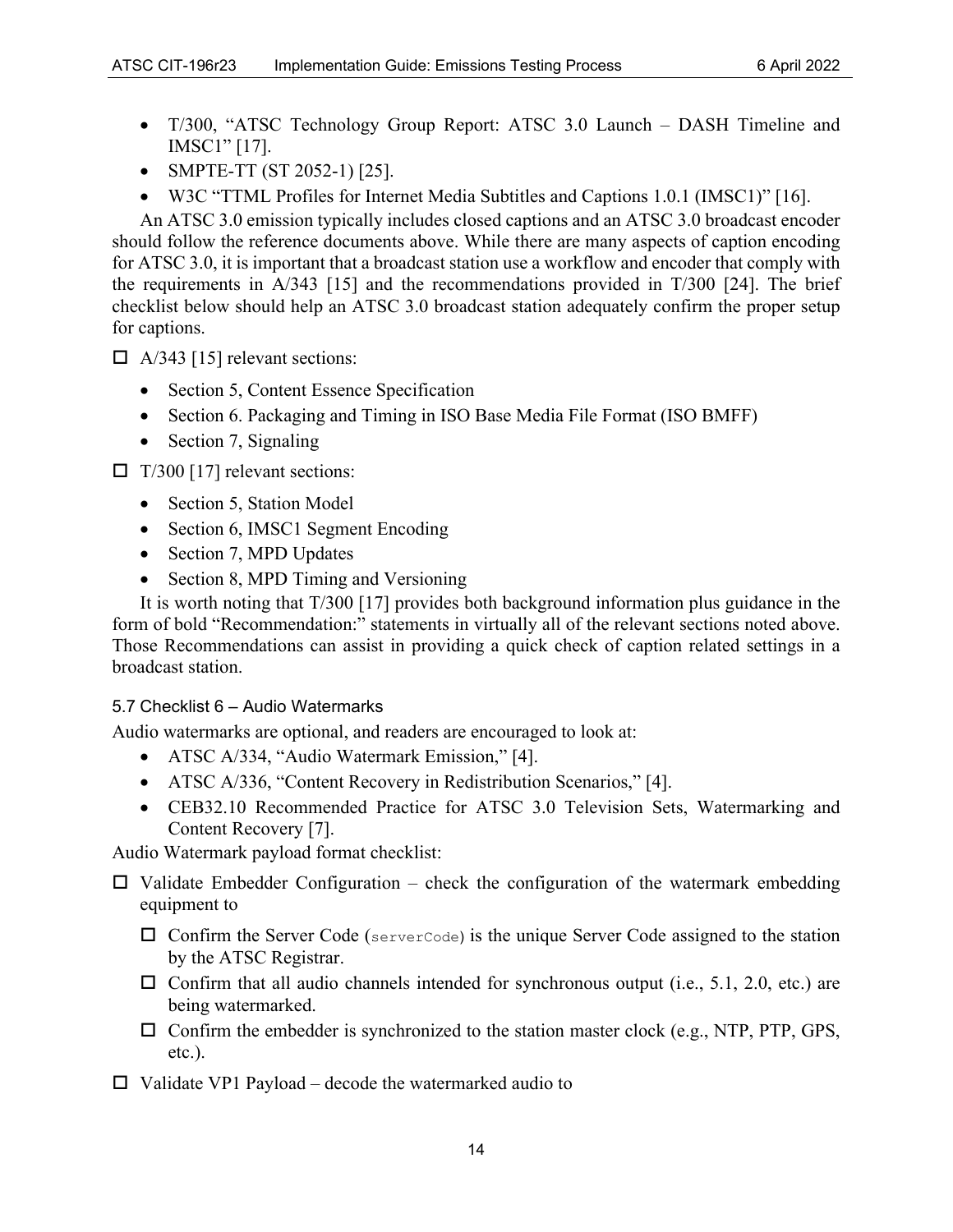- $\square$  Confirm server Code matches that configured by embedder
	- Confirm domain\_type.
	- $\Box$  Confirm server field.
- □ Confirm intervalCode
	- $\Box$  Increments sequentially every 1.5 s.
	- $\Box$  Is aligned with playout system timestamp within  $\pm$  3 seconds.
- $\Box$  Confirm query flag value matches that configured by the embedder
	- $\Box$  Confirm query\_flag value changes between 0 and 1 when toggled at the embedder.
- $\Box$  Verify that the same payload is embedded into each audio channel that is intended to be synchronously output.
- $\square$  Display Override if supported
	- $\Box$  Confirm the use of inverse signaling as defined by A/334 [\[3\]](#page-5-1) only during the time when the Display Override feature was enabled within the watermark embedding equipment.

#### <span id="page-18-0"></span>5.8 Checklist 7 – Video Watermarks

Video watermarks are optional, and readers are encouraged to look at:

- ATSC A/335, "Video Watermark Emission," [\[4\].](#page-5-2)
- ATSC A/336, "Content Recovery in Redistribution Scenarios," [\[4\].](#page-5-2)
- CEB32.10 Recommended Practice for ATSC 3.0 Television Sets, Watermarking and Content Recovery [\[7\].](#page-5-5)

Video Watermark payload format checklist:

- $\Box$  Validate Embedder Configuration check the configuration of the watermark embedding equipment to
	- $\Box$  Confirm the Server Code (serverCode) is the unique Server Code assigned to the station by the ATSC Registrar.
	- $\Box$  Confirm the embedder is synchronized to the station master clock (e.g., NTP, PTP, GPS, etc.).
- $\Box$  Validate VP1 Payload decode the watermarked video to
	- $\square$  Confirm server Code matches that configured by embedder
		- $\Box$  Confirm domain type.
		- Confirm server\_field.
	- □ Confirm intervalCode
		- $\Box$  Increments sequentially every 1.5 s.
		- $\Box$  Is aligned with playout system timestamp within  $\pm/-3$  seconds.
	- $\Box$  Confirm query flag value matches that configured by the embedder
		- $\Box$  Confirm query flag value changes between 0 and 1 when toggled at the embedder.
	- $\Box$  Verify that the same payload is embedded into each video frame that carries the VP1 Message Group as defined by A/335.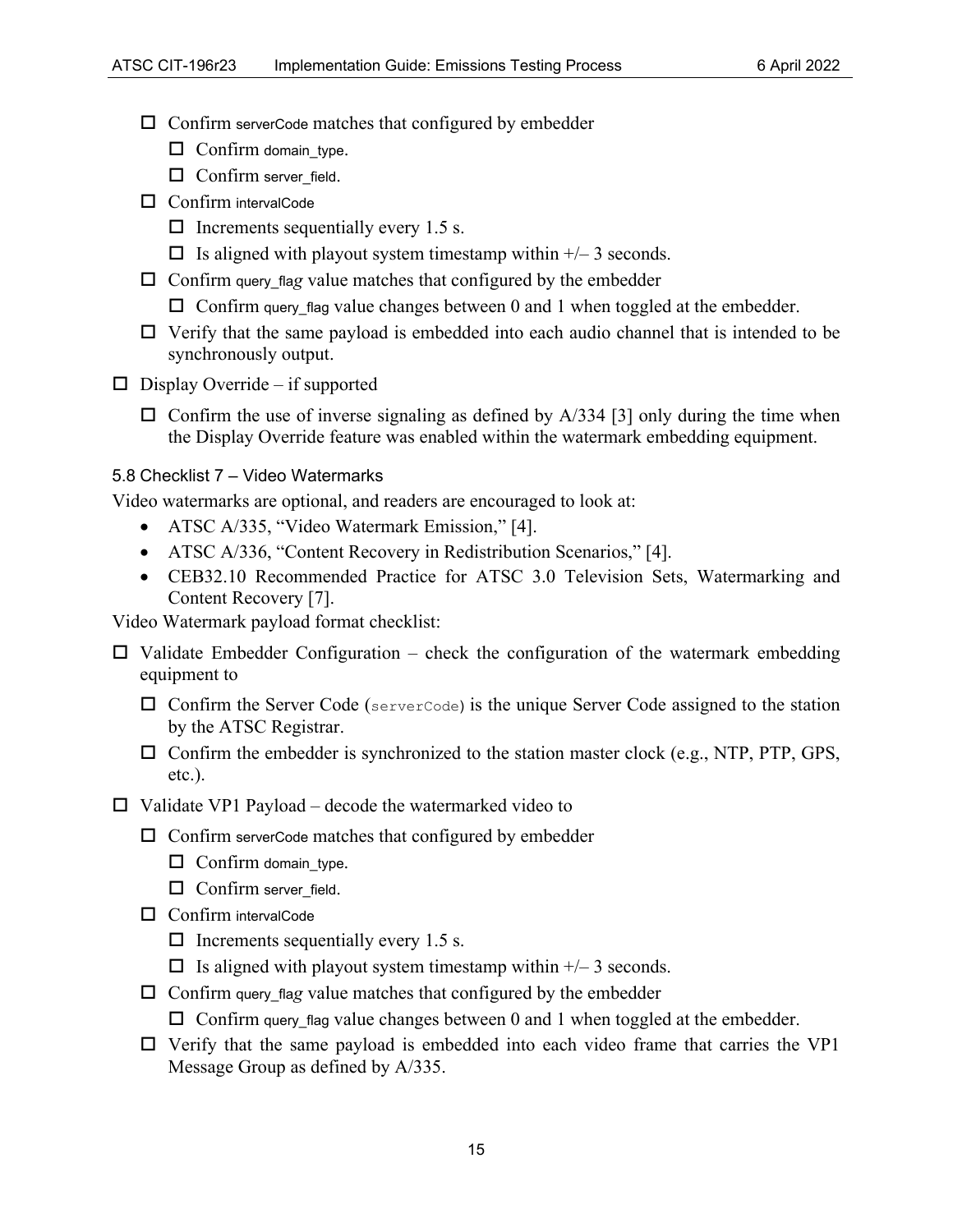#### <span id="page-19-0"></span>5.9 Watermark Recovery Process

The ATSC 3.0 audio and video watermark can be used to deliver signaling and supplemental information to receivers via broadband through the content recovery process described in A/336, "Content Recovery in Redistribution Scenarios" [\[19\].](#page-5-17) Broadcasters utilizing the content recovery process to deliver signaling information should confirm that their Recovery File Servers respond to properly formed data requests and that Recovery and Dynamic Event files being delivered to receivers are valid.

This can be achieved by performing data requests to the Recovery File Server and reviewing the returned information using "common off the shelf" tools such as POSTMAN or an Internet Browser.

- 1) Determination of named elements in Recovery file and Dynamic Event file URL:
	- a) Determination of {hostname}
		- i. Confirm the hostname has the proper DNS registration as the first CNAME obtained during DNS resolution of the intermediate name (intName).
		- ii. Confirm the intName as follows
			- 1 If domain type  $= 0$ , intName has the value
				- a. a336.{serverCode1}.{serverCode2}.{serverCode3}.{serverCode4}.0. vp1.tv.
			- 2 If domain type  $= 1$ , intName has the value
				- b. 336.{serverCode1}.{serverCode2}.{serverCode3}.1.vp1.tv.
	- b) Determination of {subdName}
		- i. Confirm the subdName as follows
			- 1 If domain type  $= 0$ , subdName has the value of
				- a. {serverCode4}{serverCode3}/{serverCode2}/{serverCode1}.
			- 2 If domain type  $= 1$ , subdName has the value of
				- a. {serverCode3}{serverCode2}/{serverCode1}.
	- c) Determination of {serverCode}
		- ii. Confirm the serverCode value (where serverCode1, serverCode2, serverCode3, and serverCode4 are the least-to-most significant bytes of the server field of the VP1 payload) as follows
			- 1 If domain type  $= 0$ , serverCode has the value of
				- a. {serverCode4}{serverCode3}{serverCode2}{serverCode1}.
			- 2 If domain\_type  $= 1$ , serverCode has the value of
				- a. {serverCode3}{serverCode2}{serverCode1}.
- 2) Recovery File Retrieval via Broadband:
	- a) Confirm a recovery data request can be made to the broadcaster's Recovery File Server with the following URL
		- https://{hostName}/a336/rdt/{subdName}/{serverCode}-{intervalCode}.rdt
	- b) Confirm the hostname is the URL of the Recovery File Server as specified by the station.
- 3) Dynamic Event Retrieval via Broadband:
	- a) Confirm a Dynamic Event request can be made to an Event Server with the following URL when there is a change in query flag value between successive VP1 payloads: https://{hostName}/a336/dyn/{subdName}/{serverCode}-{intervalCode}.dyn
	- b) Confirm the hostname is the URL of the Event Server as specified by the station.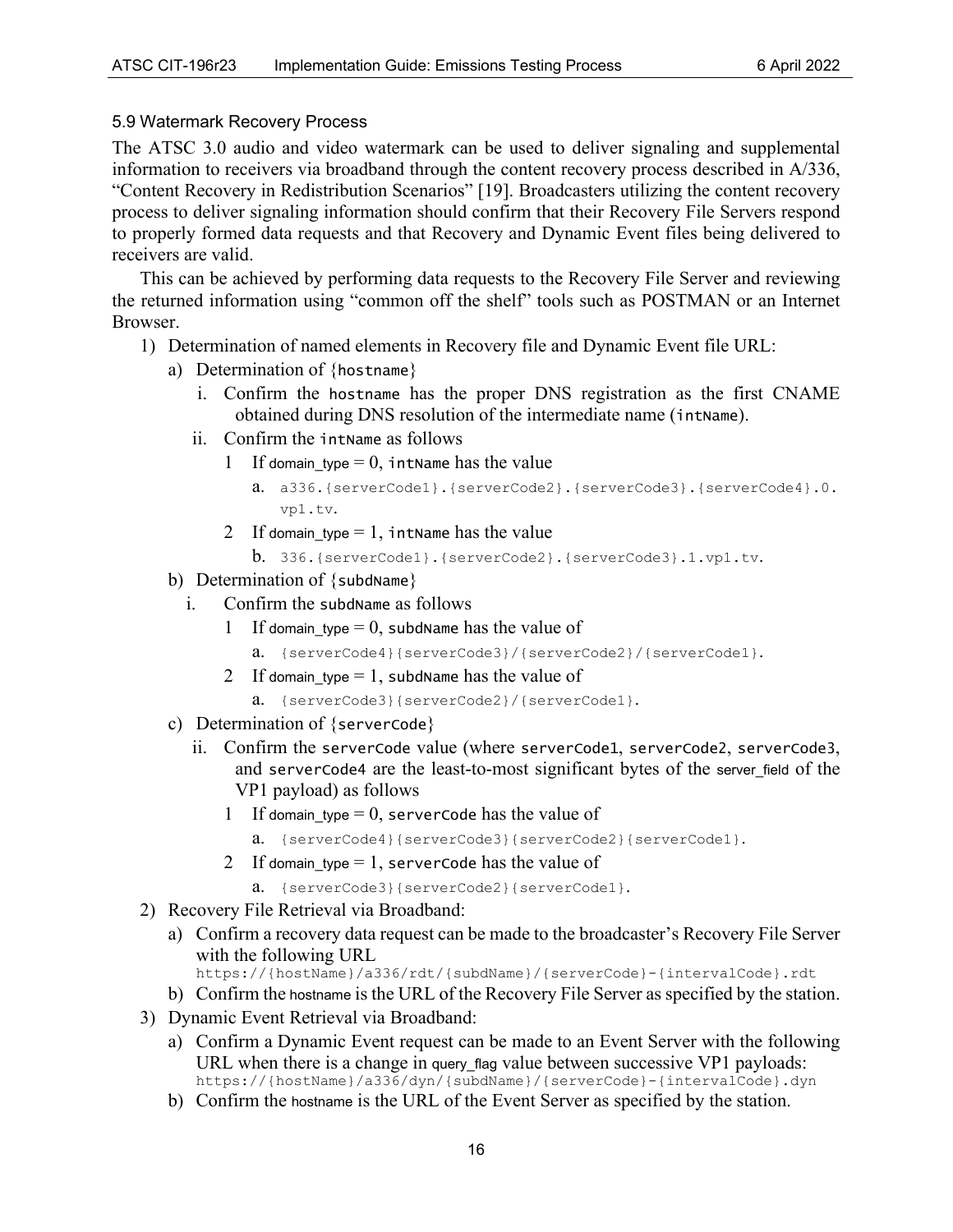- 4) Recovery Response Files:
	- a) Confirm Recovery Response Files served by the Recovery File Server are delivered as a multi-part MIME message encapsulated in an MBMS "metadata envelope" as defined by Section 6.6. of A/331 [\[10\].](#page-5-8)
	- b) Confirm Recovery Files contained within the Recovery Response conform to the format defined by Section 5.4.3 of A/336 [\[19\]](#page-5-17) 
		- i. Confirm the queryFlag value is equivalent to that configured within the embedding equipment.
		- ii. Confirm the displayOverride value is equivalent to that configured within the embedding equipment.
	- c) Confirm Dynamic Events contained within the Recovery Response conform to the format defined by Table 5.1.4 of A/336 [\[19\].](#page-5-17)
	- d) Confirm Signaling Metadata Objects (Signaling Objects) contained within the Recovery Response conform to the format defined by A/331 [\[10\],](#page-5-8) Table 6.17.

#### <span id="page-20-0"></span>5.10 Checklist 8 – Security and Service Protection

Readers are encouraged to look at:

- ATSC A/350, "ATSC 3.0 Security and Service Protection" [\[29\]](#page-6-5)
- ATSC A/361, "ATSC Recommended Practice: Security and Content Protection" [30]
- ATSC A/362, "ATSC Recommended Practice: Digital Rights Management (DRM)" [31]
- CEB32.9 Recommended Practice for ATSC 3.0 Television Sets, Security and Protected Services [\[32\]](#page-6-8)

A checklist for security and service protection elements is beyond the scope of this revision of this document, but readers should refer to A3SA [\(https://a3sa.com/\)](https://a3sa.com/) for information about obtaining licenses and certificates, and their use within an emissions system.

#### <span id="page-20-1"></span>**6. METHODOLOGY FOR RESPONDING TO INTEROPERABILITY ISSUES**

#### <span id="page-20-2"></span>6.1 General

The following section provides some guidance for responding to interoperability issues. Primarily it is concerned with the situation where an apparently compliant (according to the checklists above) stream does not work with receivers in the field.

The receiver could be a production unit in viewers' households, in the station's lab, or at an MVPD location.

Note that adherence to the checklists in this document does not guarantee compliance and steps should be taken locally to analyze issues in the stream. A number of commercial tools are available for this.

#### <span id="page-20-3"></span>6.2 Stream Capture Points

[Figure 6.1](#page-21-0) illustrates the stream capture points possible with the ATSC 3.0 system.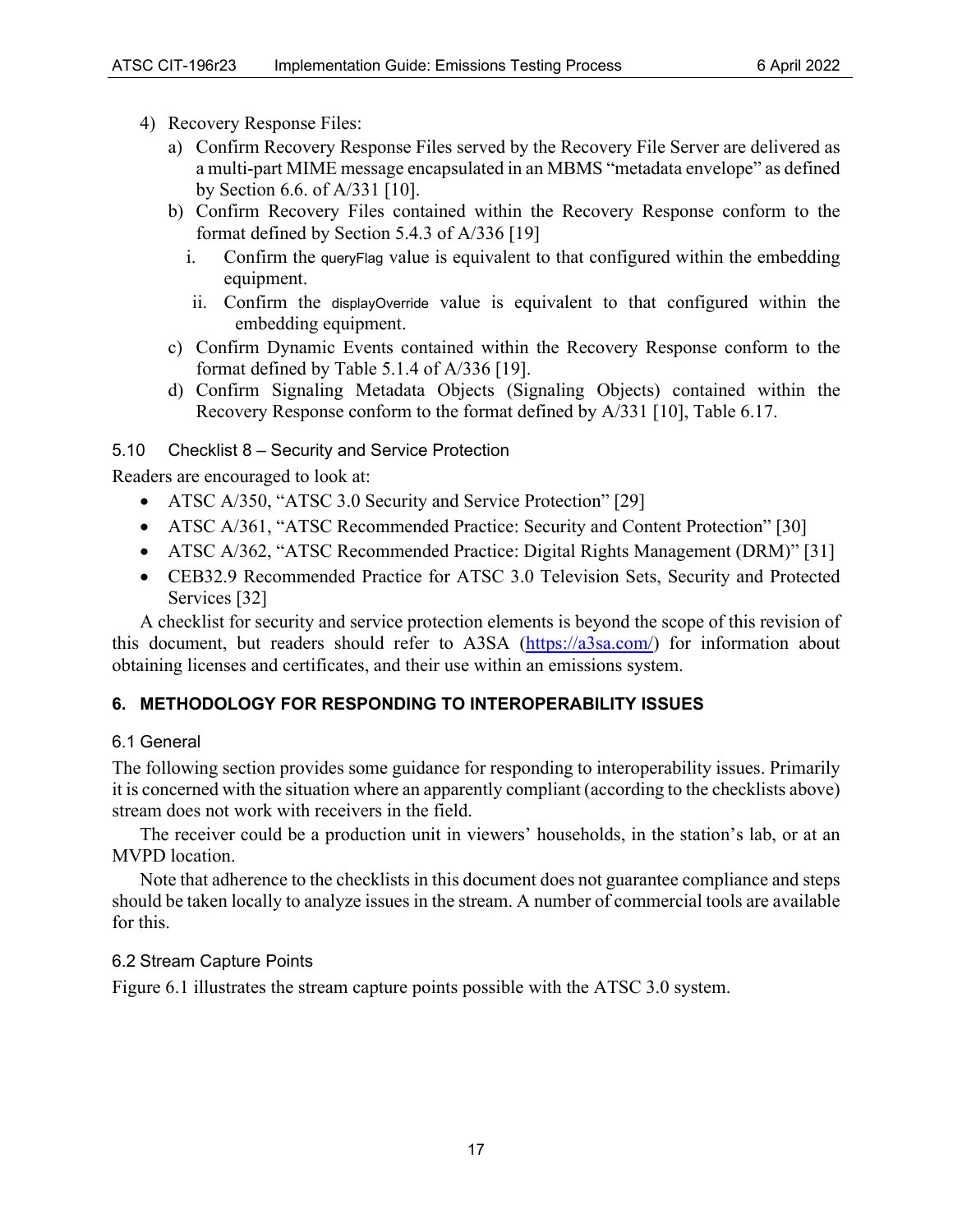

**Figure 6.1** ATSC 3.0 emissions capture points.

<span id="page-21-0"></span>The following characteristics are noted about the Capture Point Options:

- AV Stream:
	- o Includes Audio, Video, Signaling
		- Modulation agnostic
		- Includes all program content
		- Includes all table info
	- o Adding gateway config file completes the modulation characteristics
		- Equivalent to STL capture
		- Multiple file formats are in use by different modulator vendors.
- STL:
	- o Includes above plus Modulation
		- Frame and PLP structure
		- About 30 Mbps
	- o Includes all transmission characteristics
	- o Must be captured at the station, cannot be obtained over the air
	- o Exciter may require extremely disciplined data rate
	- $\circ$  Check A/324, "Scheduler / Studio to Transmitter Link" [\[20\],](#page-5-18) for latest revisions to this format
- RF:
	- o Includes above at 350 Mbps
	- o Multiple file formats
		- Many RF Capture devices are available
		- RF implies extremely high data rates, i.e., very large files
		- Preference is to capture at or as close as possible to the TX, to eliminate channel effects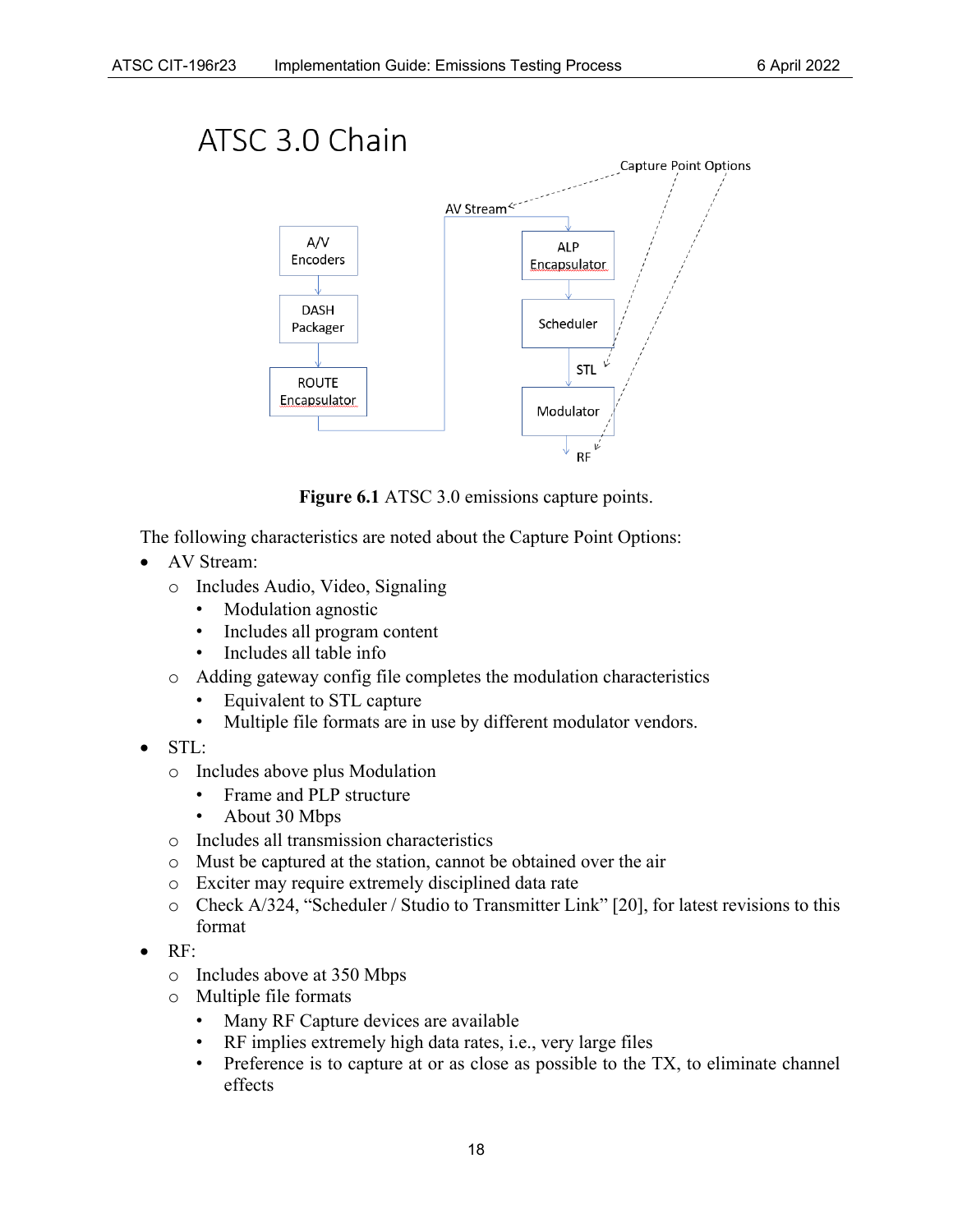• "At receiver" capture (including channel effects) might eventually be needed in some cases

The AV Stream Capture with the Gateway configuration file is the most versatile and stable test capture configuration. There may be occasional benefits to the other capture options, e.g., RF Capture may be necessary to replicate some scenarios accurately.

#### <span id="page-22-0"></span>6.3 Test Formats and Equipment

For AV IP Streams, a PCAP is a practical format that is widely used and can be fed into a modulator in a lab setting. One option is to capture the IP stream using Wireshark. Several formats are possible with Wireshark, but the .pcap format is compatible with the DecTek and Enensys inputs.

For STL the preferred format is STL-TP, as an IP-based transport its suitable for capture with a range of tools such as Wireshark. However, not all tools are yet able to replay these.

For RF, the A/74 ("Receiver Performance Guidelines") [\[21\]](#page-6-9) file format is the preferred format for sharing and analysis. Many tools are available, for example, Test Tree's RF-Catcher with the additional IQ-to-A/74 file conversion application.

In this document, no preference for a specific device or vendor is expressed, however many tools are available to capture and analyze ATSC 3.0 streams. These are evolving with the market and may not be currently capable of identifying all parameters in this document.

At present, this document recommends providing stream examples at multiple capture points (PCAP and STL-TP, and RF, if possible).

Note that the DASH-IF provide a Conformance Checker at [https://conformance.dashif.org](https://conformance.dashif.org/) though at time of writing this needs to be extended for the ATSC 3.0 IOP.

#### <span id="page-22-1"></span>6.4 Stream Capture and Sharing Processes

If any stream/issue under investigation affects only one equipment vendor/receiver manufacturer, the station engineers are strongly advised to contact that entity directly to investigate. The CTA, NAB, and the ATSC Conformance Implementation Team (IT-3) can provide contacts for most organizations but cannot discuss specific manufacturers or equipment vendors directly.

If the stream issue affects multiple vendors/receiver manufacturers, and if the entity has the rights to share the content for test purposes, then the following steps are suggested:

- 1) Capture Stream at Station site (see previous section) either stations provide, or someone with a capture tool can get recordings. Contact ATSC for support if necessary [\(admin@atsc.org\)](mailto:admin@atsc.org).
- 2) Upload to<https://atsc3.cta.tech/> using the "upload form" as "interoperability material", providing as much information as possible about the nature of the capture. Note the license grant notice.
- 3) The stream is then shared with all users of the portal, which is open to ATSC, CTA, and NAB member companies.
- 4) The ATSC Conformance Implementation Team provides a forum for open discussion with manufacturers and contributors are strongly advised to join this group and notify them of the provided material. For additional information see the ATSC web site, [https://www.atsc.org/subcommittees/atsc-3-0-conformance-implementation-team/.](https://www.atsc.org/subcommittees/atsc-3-0-conformance-implementation-team/)
- 5) The stream can then be inspected, with issues raised in the online issue tracker: [https://redmine.cta.tech/.](https://redmine.cta.tech/)